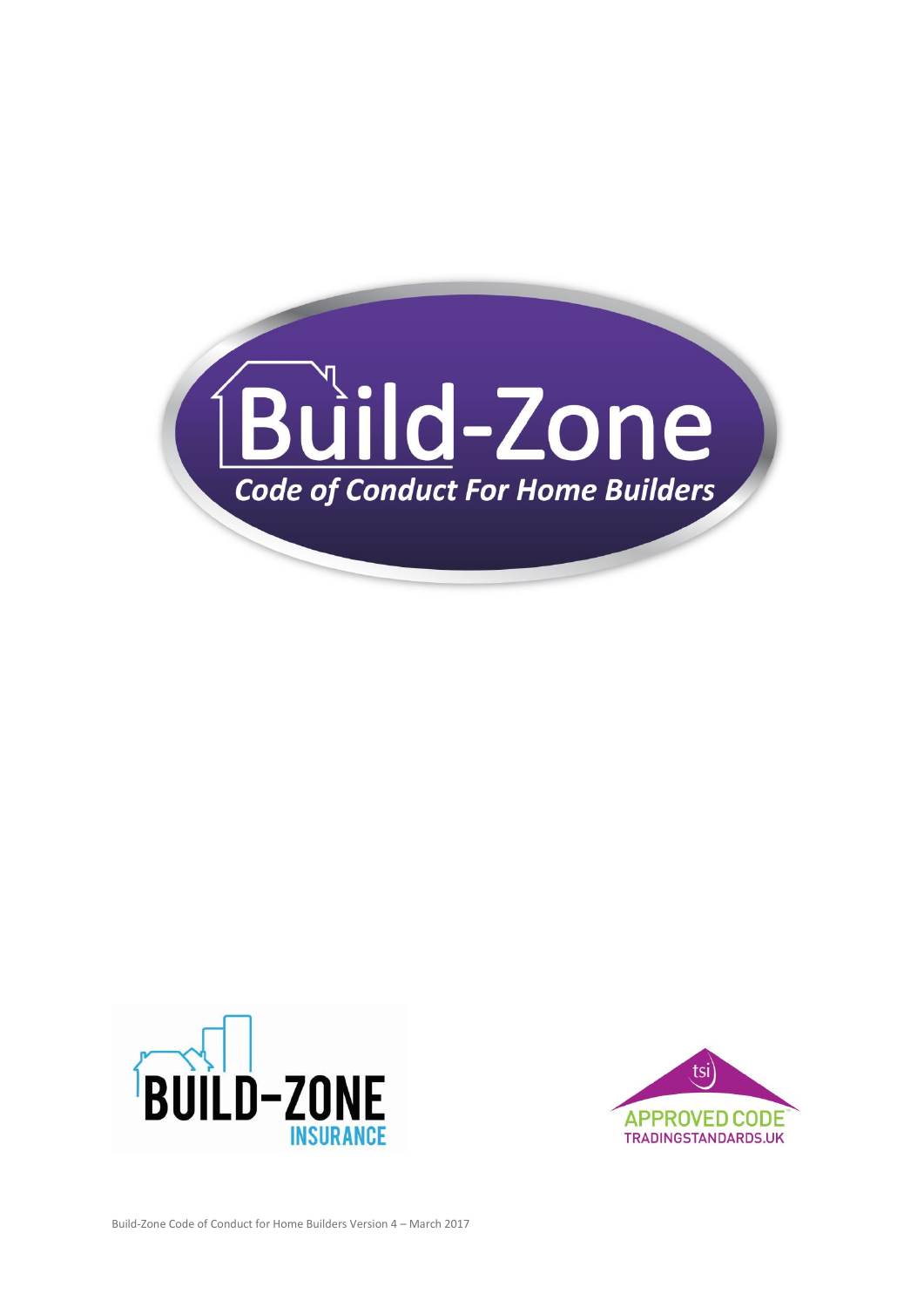# **Build-Zone – Code of Conduct for Home Builders**

| <b>Pages</b><br><b>Contents</b> |                          |                                                   |                |  |
|---------------------------------|--------------------------|---------------------------------------------------|----------------|--|
| 1.                              | Introduction             |                                                   | $\overline{2}$ |  |
| 2.                              | Definitions              |                                                   |                |  |
| 3.                              | Scope of the Code        |                                                   |                |  |
| 4.                              | Monitoring the Code<br>8 |                                                   |                |  |
| 5.                              |                          | <b>Code Requirements</b>                          |                |  |
|                                 | 5.1                      | Adopting the Code                                 | 9              |  |
|                                 | 5.2                      | Access to the Code                                | 9              |  |
|                                 | 5.3                      | <b>Customer Service</b>                           | 9              |  |
|                                 | 5.4                      | <b>Vulnerable Consumers</b>                       | 10             |  |
|                                 | 5.5                      | Advertising the New Home                          | 10             |  |
|                                 | 5.6                      | New Home Warranty                                 | 11             |  |
|                                 | 5.7                      | Health & Safety                                   | 11             |  |
|                                 | 5.8                      | Pre-Contract Information                          | 12             |  |
|                                 | 5.9                      | <b>Reservation Agreements</b>                     | 13             |  |
|                                 | 5.10                     | Contract Exchange                                 | 13             |  |
|                                 | 5.11                     | Sale Completion                                   | 15             |  |
|                                 | 5.12                     | New Home Guide                                    | 16             |  |
|                                 |                          | 5.13 Contacting the Home Builder                  | 16             |  |
|                                 | 5.14                     | <b>Complaints &amp; Disputes</b>                  | 16             |  |
|                                 | 5.15                     | <b>Professional Advisors</b>                      | 17             |  |
|                                 | 5.16                     | <b>Build-Zone Mediation</b>                       | 17             |  |
|                                 | 5.17                     | Build-Zone Alternative Dispute Resolution Service | 18             |  |
|                                 | 5.18                     | <b>Disciplinary &amp; Sanctions</b>               | 19             |  |
| 6.                              | Useful Information<br>21 |                                                   |                |  |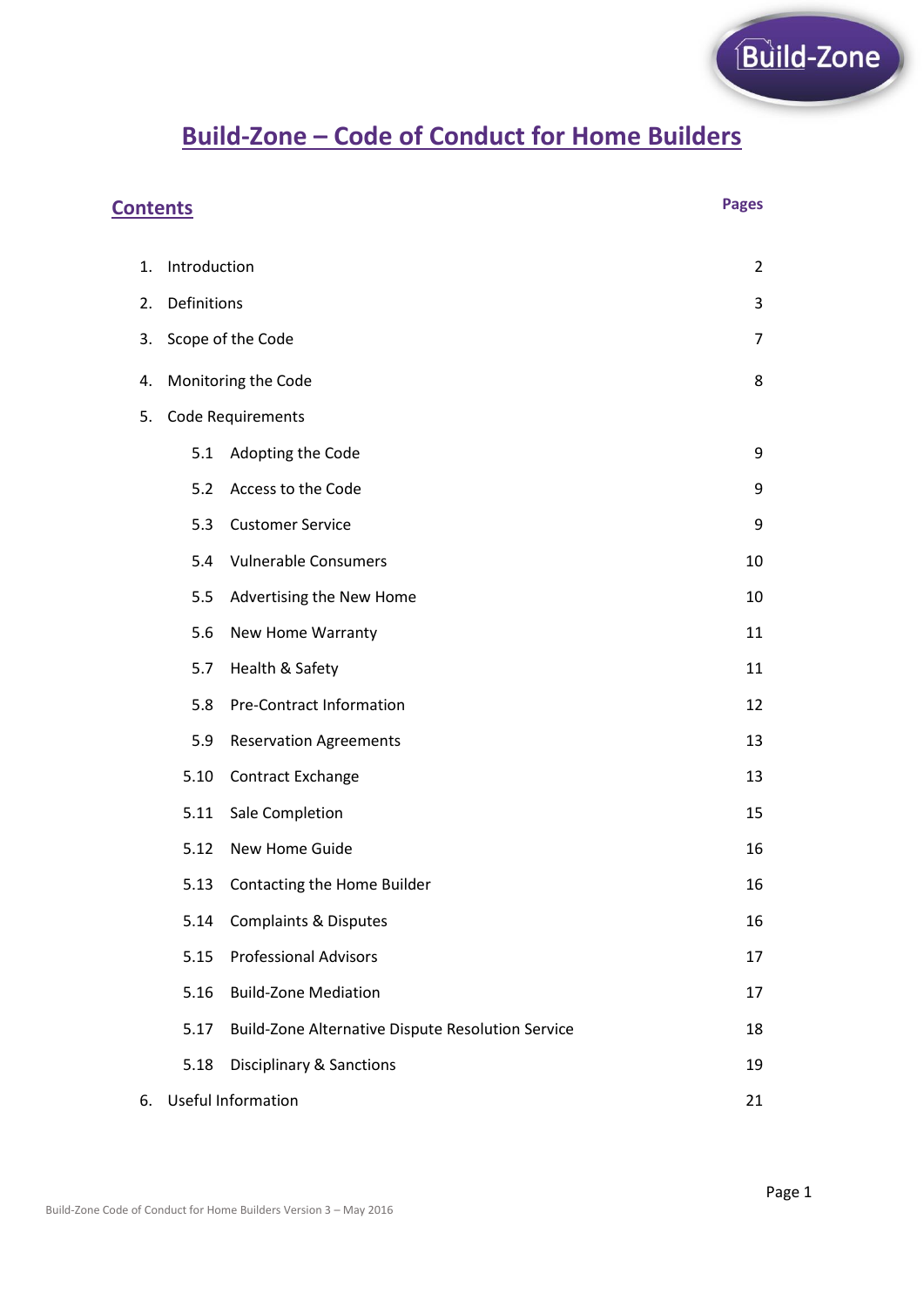

# **1. Introduction**

The **Build-Zone Code of Conduct for Home Builders** [the "**Code**"] is applicable to all **New Homes** registered for a **Build-Zone New Home Warranty** on or after 1<sup>st</sup> June 2016.

The **Code** has been established in order to ensure that **Home Builders** comply with standards of best practice when providing services to **Home Buyers** before, during and after the construction and sale of a **New Home**.

The purpose of the **Code** is to ensure that **Home Buyers**:

- are treated in a fair and transparent manner when purchasing **New Homes** from **Home Builders**
- know what level of service to expect from the **Home Builder** and their **Agent**
- are given clear and honest information by the **Home Builder** regarding the **New Home**
- are able to contact the **Home Builder** in the event of any issues arising with the **New Home**
- are given details of how to access speedy, low cost **Dispute** resolution services.

All **Build-Zone** registered **Home Builders** must agree to comply with the **Code**, and to be subject to disciplinary and sanctions procedures if they are found to be in breach of the requirements of the **Code**.

In the event of a **Dispute** or **Complaint** by the **Home Buyer** regarding the **Home Builder's** failure to comply with the **Code** requirements, a **Mediation** Process can be facilitated by **Build-Zone**. An independent **Alternative Dispute Resolution Service**, binding on both parties, is available if **Mediation** fails to resolve the **Home Buyer's Complaint** or **Dispute**.

The **Code** is not intended to enforce the rights of a **Home Buyer** in matters relating to the **New Home Warranty**. If a complaint or claim relates to the **Warranty** cover, the **Home Buyer** should refer to the Claims of Complaints procedures in the **New Home Warranty** Policy Wording.

#### **Contacting the Code Sponsor**

In the event of any query relating to the **Code**, the **Code Sponsor** can be contacted in the following ways:

By post:

The Code Sponsor Sennocke International Insurance Services Ltd 6 Pembroke Road Sevenoaks Kent TN13 1XR

By phone: 01732 742102

By email: [Info@sennocke.co.uk](mailto:Info@sennocke.co.uk)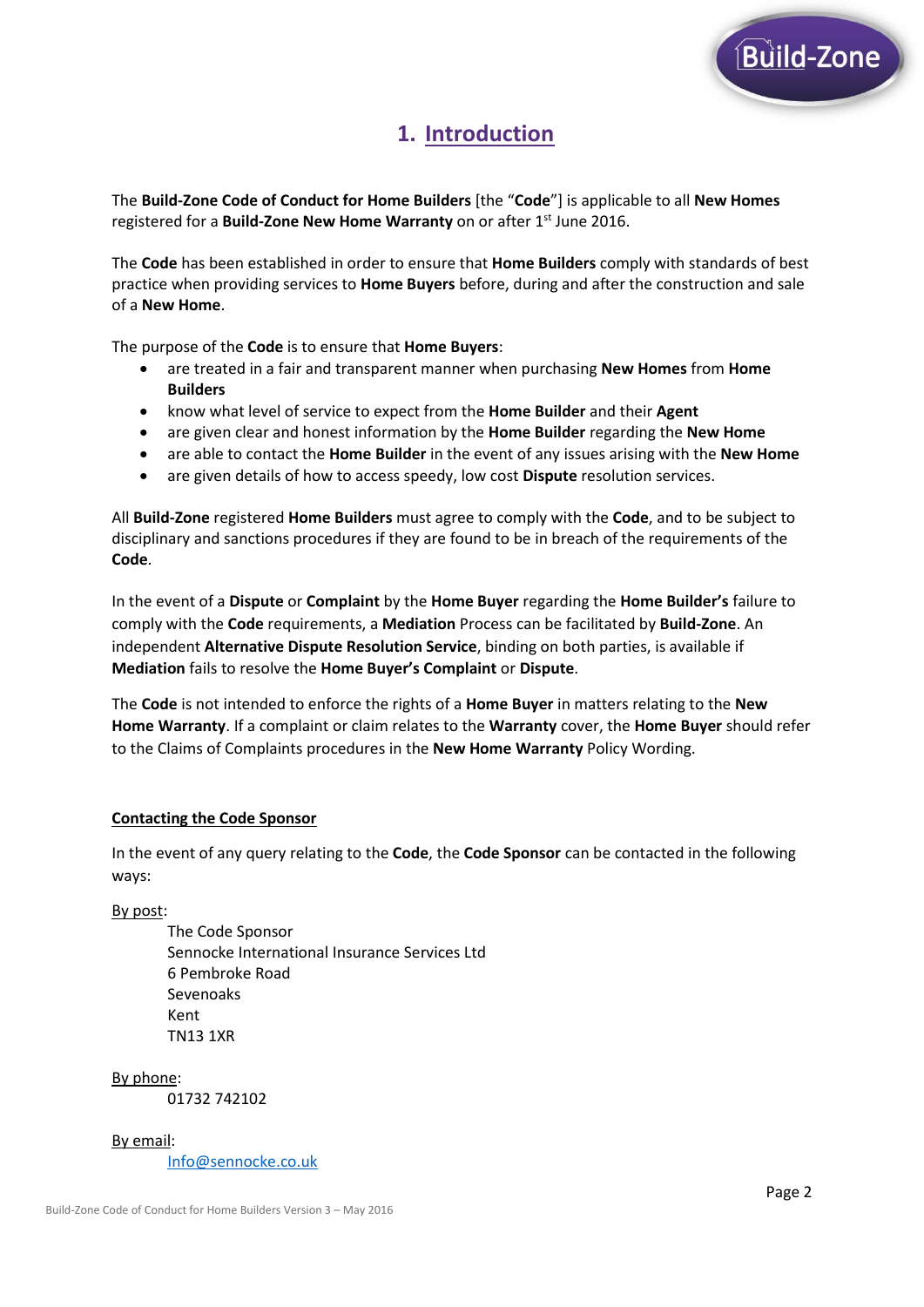

# **2. Definitions**

| <b>Agent</b>                                            | A person or company used by the Home Builder to deal with any matter<br>relating to the New Home on their behalf.                                                                                                                                                                                                                                                                                                                                                                                                 |
|---------------------------------------------------------|-------------------------------------------------------------------------------------------------------------------------------------------------------------------------------------------------------------------------------------------------------------------------------------------------------------------------------------------------------------------------------------------------------------------------------------------------------------------------------------------------------------------|
| <b>Alternative Dispute</b><br><b>Resolution Service</b> | An adjudication service facilitated by an Independent Third Party subject to<br>costs and award limits, where the decision is binding on both parties.                                                                                                                                                                                                                                                                                                                                                            |
| <b>Build-Zone</b>                                       | See Scheme Administrator.                                                                                                                                                                                                                                                                                                                                                                                                                                                                                         |
| <b>Building Regulations</b>                             | The <b>Building Regulations</b> are statutory instruments in the United Kingdom<br>that seek to ensure that the requirements set out in the relevant legislation<br>are carried out. The New Home constructed by the Home Builder must<br>obtain Building Regulations approval prior to the issue of a Certificate of<br>Insurance confirming post-Completion cover for the New Home Warranty.<br>For the purpose of this definition, Building Regulations is deemed to include<br>Building Standards (Scotland). |
|                                                         | Certificate of Approval The certificate or statement of satisfaction issued by Build-Zone Survey<br>Services Ltd to the Scheme Administrator on or following satisfactory<br><b>Completion of each New Home.</b>                                                                                                                                                                                                                                                                                                  |
|                                                         | Certificate of Insurance The Certificate issued by the Scheme Administrator to the Home Buyer<br>confirming Warranty cover for the New Home following issue of the<br><b>Certificate of Approval.</b>                                                                                                                                                                                                                                                                                                             |
|                                                         |                                                                                                                                                                                                                                                                                                                                                                                                                                                                                                                   |
| Code                                                    | See Code of Conduct.                                                                                                                                                                                                                                                                                                                                                                                                                                                                                              |
| <b>Code of Conduct</b>                                  | The Code herein described which establishes a number of requirements and<br>expectations of the Home Builder to act in a fit and proper manner when<br>constructing, marketing, selling and maintaining a New Home which is<br>subject to a Contract between the Home Builder and Home Buyer.                                                                                                                                                                                                                     |
| <b>Code Sponsor</b>                                     | See Scheme Administrator.                                                                                                                                                                                                                                                                                                                                                                                                                                                                                         |
| <b>Complaint</b>                                        | Any expression of dissatisfaction, whether oral or written, and whether<br>justified or not, from or on behalf of a <b>Home Buyer</b> about the <b>Home</b><br>Builders provision of, or failure to provide, a service which forms part of the<br>Contract or the Code, which is notified to the Home Builder prior to the<br>expiry of the Defects Insurance Period but which does not relate to the<br>Home Builders obligations under the New Home Warranty.                                                   |
| <b>Completion</b>                                       | The date the New Home is practically completed evidenced by the provision<br>of a Building Control Completion Certificate or Final Certificate or Statement<br>of Practical Completion issued to the Home Builder by an Approved<br>Inspector or Local Authority Building Control Body.                                                                                                                                                                                                                           |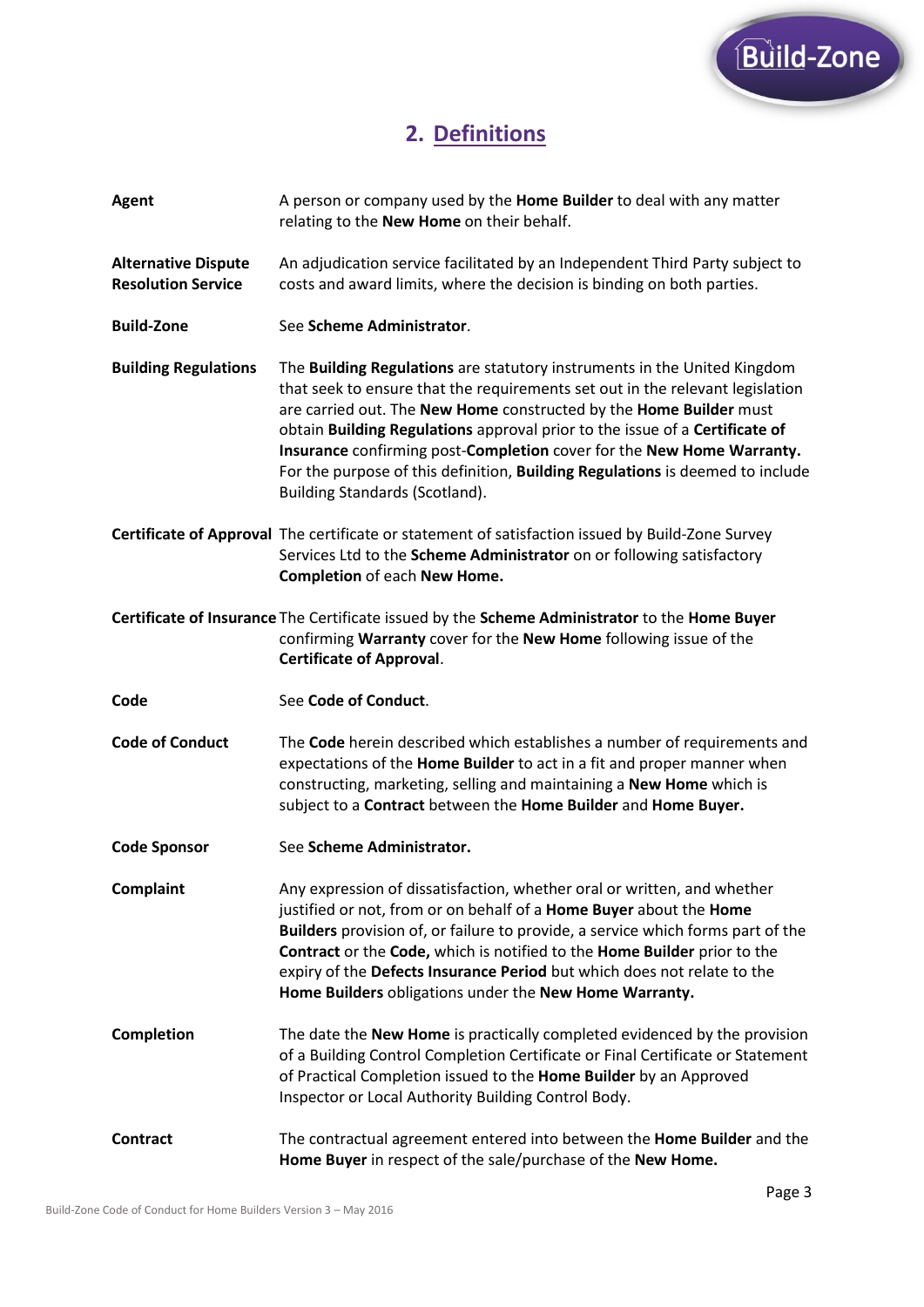

| <b>Defect</b>                             | A failure to comply with:-<br>The current Building Regulations in England and Wales;                                                                                                                                                                                                                                                                                                                                      |
|-------------------------------------------|---------------------------------------------------------------------------------------------------------------------------------------------------------------------------------------------------------------------------------------------------------------------------------------------------------------------------------------------------------------------------------------------------------------------------|
|                                           | The current Building Standards (Scotland) and the Technical Standards in<br>Scotland;                                                                                                                                                                                                                                                                                                                                     |
|                                           | The current Building Regulations (Northern Ireland) and the Technical<br>Booklets in Northern Ireland                                                                                                                                                                                                                                                                                                                     |
|                                           | (where applicable) in respect to the construction of the New Home                                                                                                                                                                                                                                                                                                                                                         |
|                                           | Failure to follow the standards within the Building Regulations and Building<br>Standards or associated guidance does not in itself amount to a Defect, as it<br>may be possible to meet the recommended performance in other ways.                                                                                                                                                                                       |
|                                           | Failure to follow the Technical Standards as set out in the Build-Zone<br><b>Technical Manual constitutes a Defect.</b>                                                                                                                                                                                                                                                                                                   |
|                                           | For any New Home which has been converted, refurbished or renovated the<br>definition of Defect shall only be deemed to be applicable to the Works<br>constructed or installed by the Home Builder as part of the conversion,<br>refurbishment or renovation.                                                                                                                                                             |
| <b>Defects Insurance</b><br><b>Period</b> | The Defects Insurance Period is the period commencing on the date specified on<br>the Certificate of Insurance, usually the date of Sale Completion to a Home<br>Buyer, ending 2 years thereafter, during which time the Home Builder is<br>responsible for rectifying Defects notified by the Home Buyer under the<br>terms of the New Home Warranty and responsible for further matters<br>under the terms of the Code. |
| <b>Deposit</b>                            | A non-refundable deposit paid by the Home Buyer to the Home Builder at<br>exchange of Contracts to demonstrate the Home Buyer's intention to buy<br>and to reserve the New Home.                                                                                                                                                                                                                                          |
| <b>Dispute</b>                            | A disagreement between the Home Buyer and Home Builder regarding the<br>Home Builders provision of, or failure to provide, a service which forms part<br>of their obligations under the Code, notified to the Home Builder prior to<br>expiry of the Defects Insurance Period.                                                                                                                                            |
| <b>Home Builder</b>                       | The person or persons, sole trader or entity, partnership or company who<br>registers the New Home(s) with the New Home Warranty and from whom<br>the Home Buyer acquires the New Home.                                                                                                                                                                                                                                   |
| <b>Home Buyer</b>                         | The Home Buyer is the first beneficiary of the Build-Zone New Home<br>Warranty. The first owner of the New Home which is the subject of such<br>insurance acquiring a freehold or leasehold interest in the New Home<br>whose interest is noted on the <b>Certificate of Insurance</b> .                                                                                                                                  |
|                                           | The Home Buyer and subsequent homeowners benefit from the services of<br>the <b>Home Builder</b> under the terms of the <b>Code</b> for matters notified to the<br>Home Builder prior to expiry of the Defects Insurance Period.                                                                                                                                                                                          |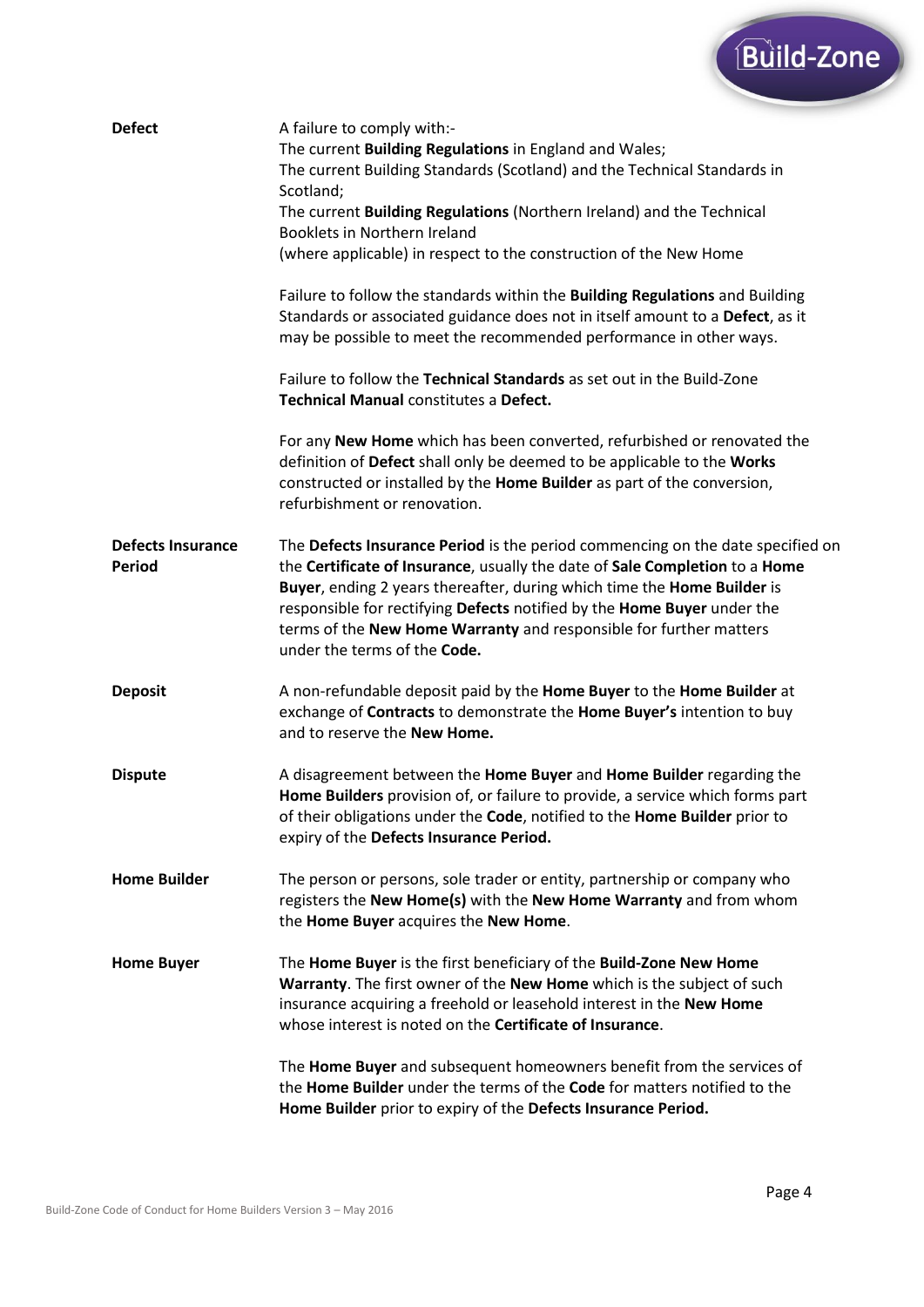

| <b>Initial Certificate</b>               | The Certificate issued by the Scheme Administrator signifying the pre-<br>Completion insurance cover afforded to the Home Buyer and agreement to<br>the provision of the insurance cover set out in the New Home Warranty<br>subject to receipt of a Certificate of Approval for the New Home following<br>Completion. |
|------------------------------------------|------------------------------------------------------------------------------------------------------------------------------------------------------------------------------------------------------------------------------------------------------------------------------------------------------------------------|
| <b>Insurer</b>                           | The Company or Lloyd's Syndicates specified on the Certificate of Insurance<br>relating to the Warranty for the New Home.                                                                                                                                                                                              |
| <b>Mediation</b>                         | A resolution process whereby an independent Chartered Building Surveyor<br>or suitably qualified professional is appointed by the Code Sponsor in an<br>attempt to resolve a Dispute between the Home Buyer and Home Builder<br>relating to the provision of services under the terms of the Code.                     |
| <b>New Home</b>                          | The property described in the <b>Certificate of Insurance</b> as defined by the<br><b>New Home Warranty.</b>                                                                                                                                                                                                           |
| <b>New Home Guide</b>                    | A document produced by the Home Builder providing general advice and<br>guidance to the Home Buyer regarding the features, services, appliances etc<br>of the New Home.                                                                                                                                                |
| <b>New Home Warranty</b><br>("Warranty") | The insurance policy specifying the insurance cover provided by the<br>Insurers.                                                                                                                                                                                                                                       |
| <b>Professional Advisor</b>              | A Third Party appointed by the Home Buyer to act for and on behalf of the<br>Home Buyer in respect of the purchase of a New Home or in respect of a<br>Complaint or Dispute brought against the Home Builder.                                                                                                          |
|                                          | Reservation Agreement A written statement of intent between the Home Builder and Home Buyer<br>to buy and sell a New Home (subject to Contract, and whether or not a fee<br>is paid).                                                                                                                                  |
| <b>Sale Completion</b>                   | The date confirming the legal completion of the first purchase of the New<br>Home by the Home Buyer.<br>In respect of the purchase date of New Homes in Scotland, 'legal<br>completion' refers to the Date of Entry.                                                                                                   |
|                                          | Scheme Administrator Sennocke International Insurance Services Limited trading as Build-Zone<br>who administers the Warranty and Code from 6 Pembroke Road,<br>Sevenoaks, Kent TN13 1XR, Company Registration Number 02489110.                                                                                         |
| <b>Snagging</b>                          | Elements of the New Home which are unfinished or faulty at the time of<br>Completion which the Home Builder has agreed to complete.                                                                                                                                                                                    |
| Specification                            | The detailed description of the New Home, which should include details of<br>the materials used, room sizes, finishes, fixtures and fittings.                                                                                                                                                                          |
| <b>Technical Audit</b>                   | The process by which the Technical Auditor ensures that the Home Builder<br>designs and constructs the New Home according to the Build-Zone<br><b>Technical Standards.</b>                                                                                                                                             |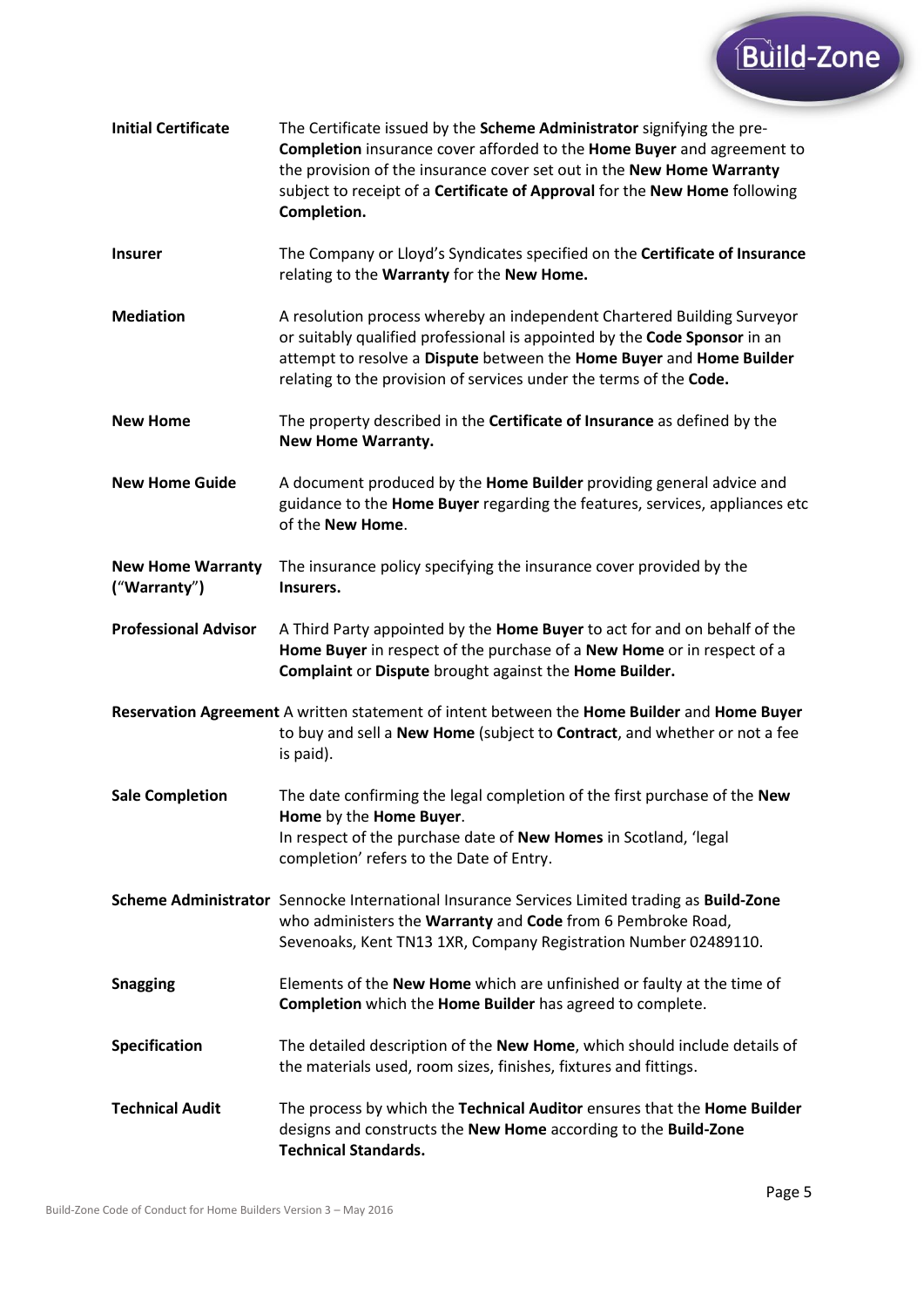

**Technical Auditor** The party appointed by **Build-Zone** and managed by Build-Zone Survey Services Limited, a wholly-owned subsidiary of the **Scheme Administrator,** to undertake the **Technical Audit**.

**Technical Manual** The document which contains the **Technical Standards.**

**Technical Standards** The standards of good practice and compliance detailed in the **Technical Manual** which the **Home Builder** agrees to comply with in order for the **New Home** to be considered suitable for the provision of a **Warranty.**

- **Vulnerable Consumer** A **Home Buyer** whose ability to make a sound decision is impacted for any number of reasons, including but not limited to vulnerability due to their age, infirmity, native language, a registered disability or a learning difficulty, due to high stress or illness and reasonable naivety relevant to comprehension and understanding of the **Contract** to purchase a **New Home**.
- **Warranty** See **New Home Warranty**.
- **Work/Works** The **Work** relevant to the construction or rectification of a newly built, renovated, converted or completed project in accordance with the building contract, good practice, all relevant and applicable industry standards, codes of practice and relevant **Building Regulations.**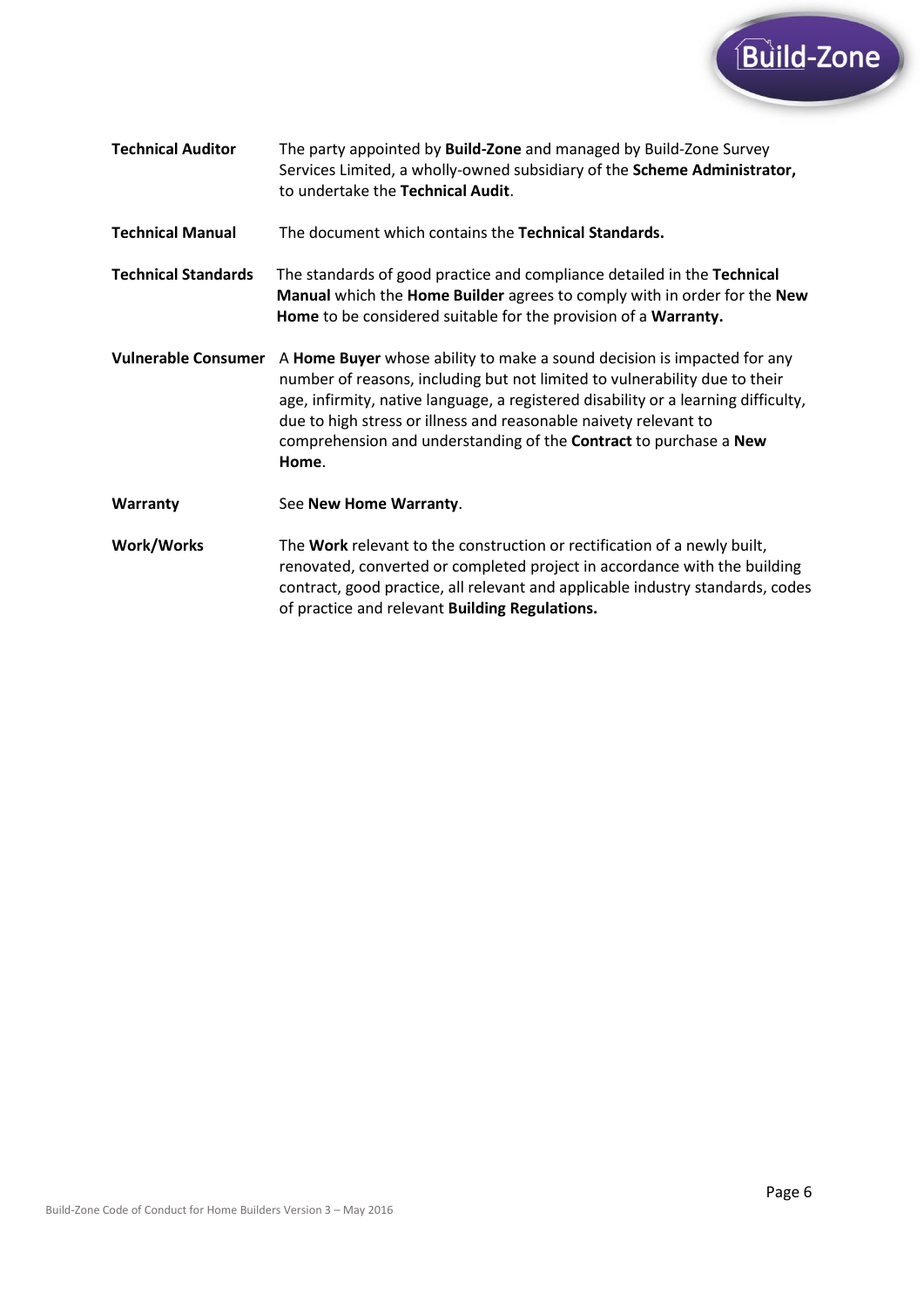# **3. Scope of the Code**

The **Code** applies to any **New Home** registered for a **Build-Zone New Home Warranty** on or after 1st June 2016**.** The **Code** is applicable until the expiry of the **Defects Insurance Period**.

The **Code** does not apply to:

- Second hand properties (e.g. homes taken by the **Home Builder** in part exchange).
- New build properties sold by a **Home Builder** not registered with the **Code**.
- Any property remaining under the ownership of the **Home Builder**.
- Any property acquired by social landlords for renting.
- Any property acquired by corporate bodies, partnerships or commercial landlords.
- Any property built by a self-builder or under contract between a builder and an individual for their own occupation.
- Any matter which is covered by the terms of the **New Home Warranty**.
- Any matter which is covered by other insurances, guarantees, warranties or indemnities.
- Loss of property value or blight.
- Any matter where the **Home Buyer** has not or does not expect to suffer a loss, whether physical, financial or psychological, relating to a service which would be expected from the **Home Builder**.
- Any party who is not subject to the **Contract** to purchase the **New Home**, unless appointed to act for or on behalf of the **Home Buyer** or **Home Builder** in relation to the **Contract** or in relation to a **Complaint**, **Dispute**, **Mediation** or the **Alternative Dispute Resolution Service.**

Any matter which would be better dealt with by another dispute resolution or ombudsman scheme should be referred to the relevant organisation. In these cases, these schemes will take precedence over the **Code** and its dispute resolution provisions.

#### **Nothing in this Code affects Home Buyers' existing legal rights.**

Build-Zone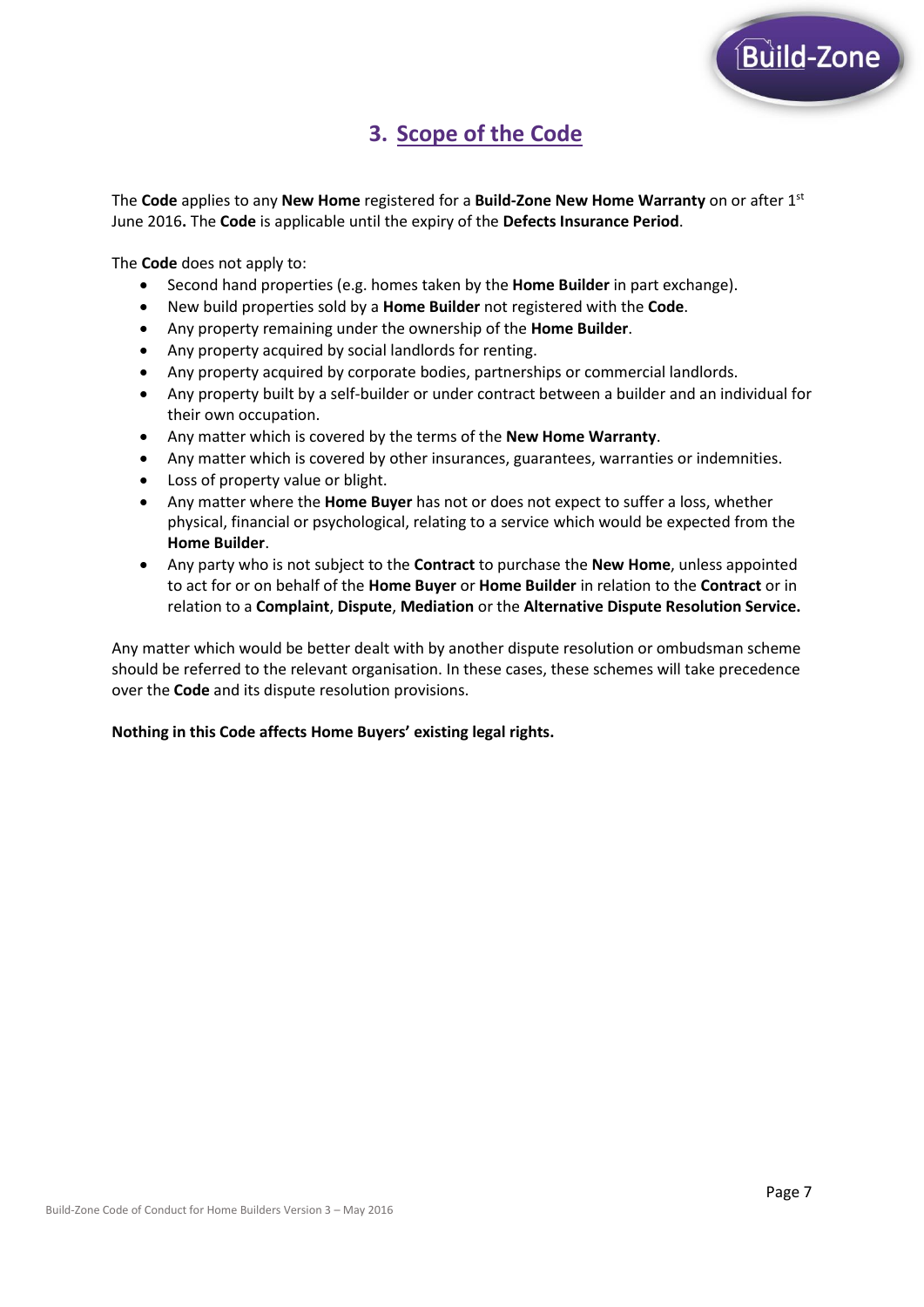

# **4. Monitoring the Code**

To ensure the **Code** remains relevant and effective, the **Code Sponsor** will monitor the performance of the **Code** through the following means:

- Annual audit of each **Home Builder**
- **Home Buyer** satisfaction surveys
- Monitoring of **Complaints** and **Disputes**

This will enable the **Code Sponsor** to assess **Home Buyer** satisfaction and **Home Builder** compliance with the **Code**.

The **Code** will be reviewed annually prior to 1st June each year. The review will establish if the **Code** remains effective or if it needs to be amended or updated. Any changes will be implemented on an annual basis from 1st June for new registrations. Reviews of the **Code** will take into consideration a number of factors which contribute to the operation of the **Code**, including:

- Results of **Home Builder** audits
- Responses to **Home Buyer** surveys
- Consideration of **Complaints** notified during the 12 month period
- Consideration of **Disputes** notified during the 12 month period
- Referrals to **Mediation**
- Referrals to **Alternative Dispute Resolution Service**
- Referrals to the Disciplinary and Sanctions Panel
- The decisions of the Disciplinary and Sanctions Panel, **Mediation** and **Alternative Dispute Resolution Service**

An Annual Report on the effectiveness and operation of the **Code** will be presented to the Trading Standards Institute for review under the Consumer Codes Advisory Process on or after 1<sup>st</sup> June, and will also be published on the **Build-Zone** website. The Annual Report will provide details of performance, benefits and consumer satisfaction, and will additionally consider any changes in market conditions including regulatory amendments affecting homebuilding in the UK including revisions to consumer legislation.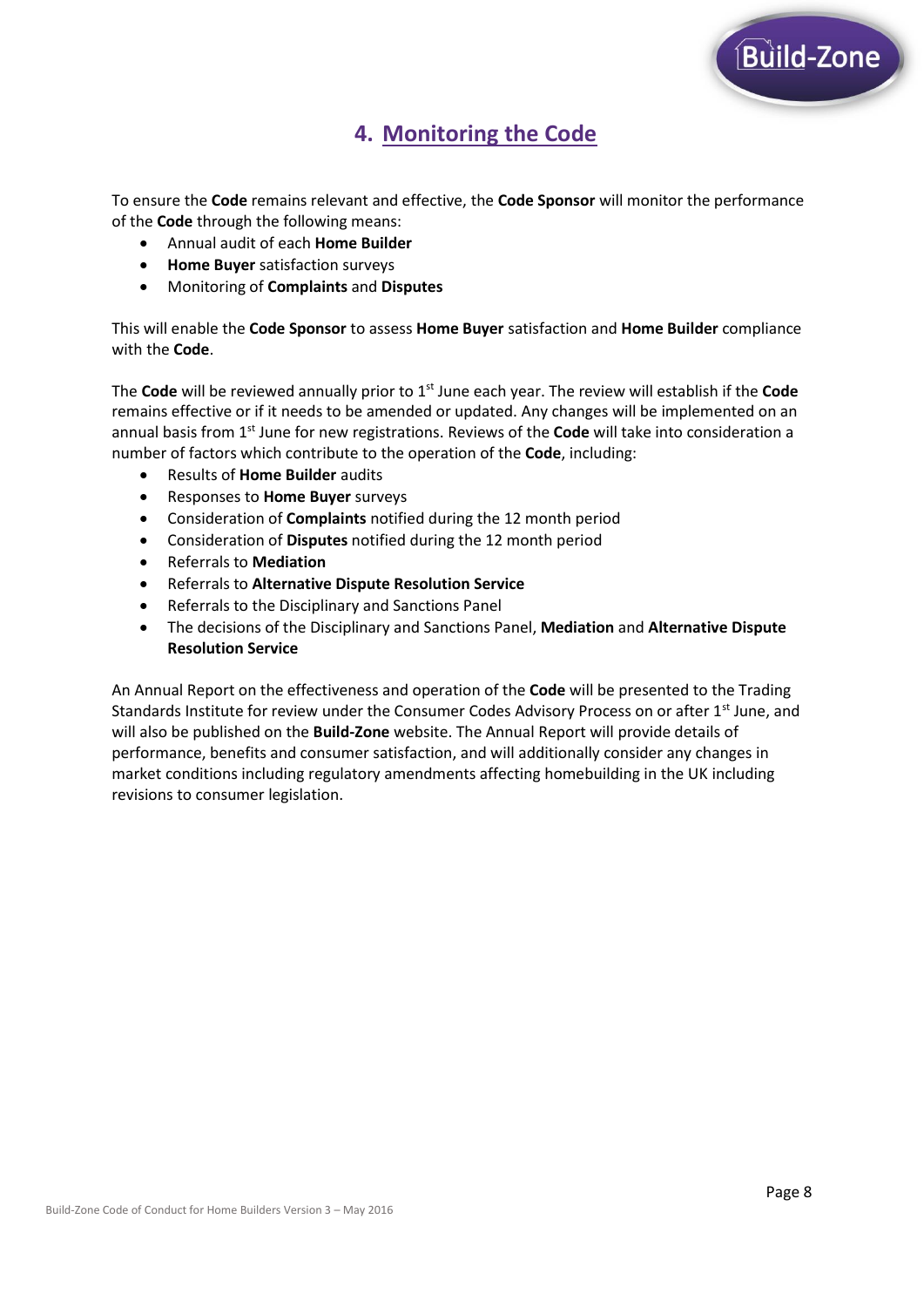

# **5. Code Requirements**

## **5.1 ADOPTING THE CODE**

Compliance with the **Code** is mandatory for all **Home Builders** registered with **Build-Zone**, and any **Home Builder** who registers with **Build-Zone** must agree to comply with the terms of the **Code**.

#### **5.2 ACCESS TO THE CODE**

The **Home Buyer** must be given fair and reasonable access to the **Code**:

- The **Home Builder** must make the **Code** available in written format, free of charge, to any **Home Buyer** or prospective **Home Buyer** or their representative.
- The **Home Builder** must display a copy of the **Code** in any show home or at any sales office or other area related to the sale of the **New Home**.
- Hard copies of the **Code** must be produced on A4 portrait paper. The **Code** can also be distributed by email as a PDF document.
- Any requests for braille, audio recordings, and translations into other languages or other formats should be made to the **Code Sponsor.** The **Code Sponsor** will engage to meet all reasonable requests from a **Home Buyer** or their representatives, which are not the responsibility of the **Home Builder**.

The **Home Builder** must provide the **Home Buyer** with written details of the **Code**, specifying what cover is provided, what is excluded, and the period the **Code** is effective. Details should be provided of the **Complaint** and **Dispute** procedures, as well as how to access **Mediation** and the **Alternative Dispute Resolution Service**.

### **5.3 CUSTOMER SERVICE**

Employees and **Agents** of the **Home Builder** must be trained according to their role in dealing with **Home Buyers**. They must be aware of the provisions of the **Code** in order to make the **Home Buyer** aware of their rights under the **Code**.

Employees and **Agents** of the **Home Builder** must be made aware of their responsibility not to engage in high pressure selling techniques.

Employees and **Agents** of the **Home Builder** must be trained to recognise and cater for the needs of **Vulnerable Consumers** (see Section 5.4 '**Vulnerable Consumers**').

The **Home Builder** must be able to show, via records of attendance, training programmes, professional qualifications, express statements or similar, that employees and **Agents** of the **Home Builder** have been trained to understand the terms of the **Code**.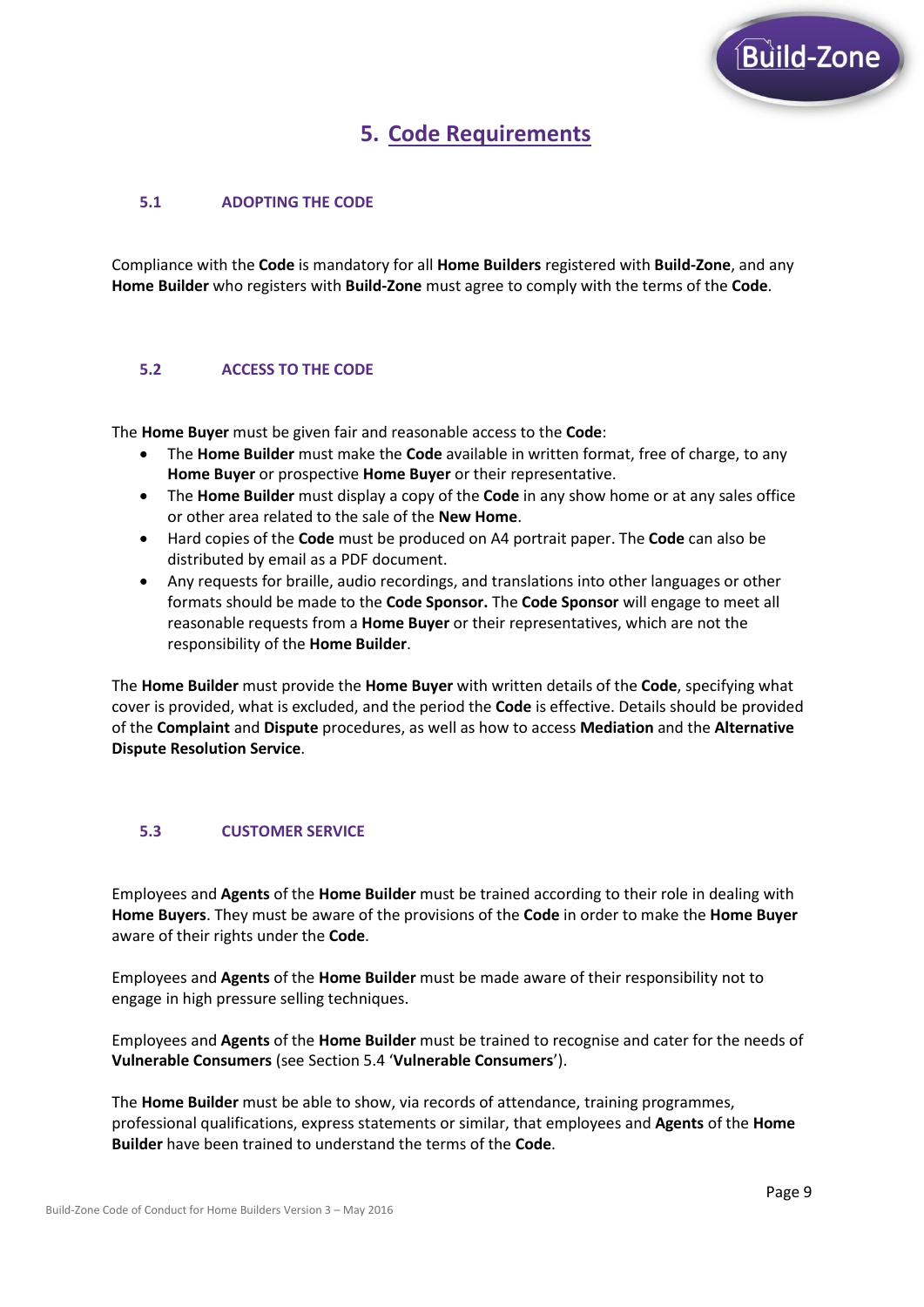

At the request of the **Home Builder**, the **Code Sponsor** will undertake appropriate training sessions for the employees of the **Home Builder**.

**Home Builders** must demonstrate that their practices, including operations, sales and contracting/construction, are lawful. This includes, but is not limited to, evidence of Employers' and Public Liability Insurances.

### **5.4 VULNERABLE CONSUMERS**

**Home Builders** and their **Agents** must comply with the following guidance on **Vulnerable Consumers**, to ensure their needs are catered for so they are able to make informed decisions:

- The **Home Builder** must ensure that **Vulnerable Consumers** understand the **Code**, the purchase and their responsibilities, e.g. where there is a language barrier, the **Home Builder** should recommend that a translator is appointed as the **Home Buyer's** representative.
- The **Home Builder** must ensure that all employees and **Agents** involved in the sales process understand their responsibility to identify and support **Vulnerable Consumers**, and that the necessary arrangements are made to provide advice and assistance appropriate to their needs.
- The **Home Builder** should not make assumptions about the degree of knowledge that a potential **Home Buyer** has.
- If a potential **Home Buyer** declares vulnerability (e.g. blindness or language barrier), the **Home Builder** must consider the possible effect of that vulnerability on the proposed transaction.
- If no vulnerability is declared by the potential **Home Buyer**, but it becomes apparent that there may be vulnerability, the **Home Builder** should seek clarification from that person and/or their representative. Enquiries must be considerate and unlikely to offend or to be interpreted as discriminatory.
- If the **Home Builder** is advised of, or perceives there to be vulnerability, they could also consider seeking further information from an appropriate organisation specialising in that vulnerability.
- The **Home Builder** must take the **Vulnerable Consumer's** specific needs into account in any information or guidance they are given.

Further sources of information about vulnerability may be found in Section 6 'Useful Information'.

#### **5.5 ADVERTISING THE NEW HOME**

All sales and marketing material and activity used to advertise the **New Home** must be clear and truthful, with no misleading information regarding the size, price, specification or other details of the property.

When advertising the **New Home**, all relevant Advertising Codes or Legislation must be complied with: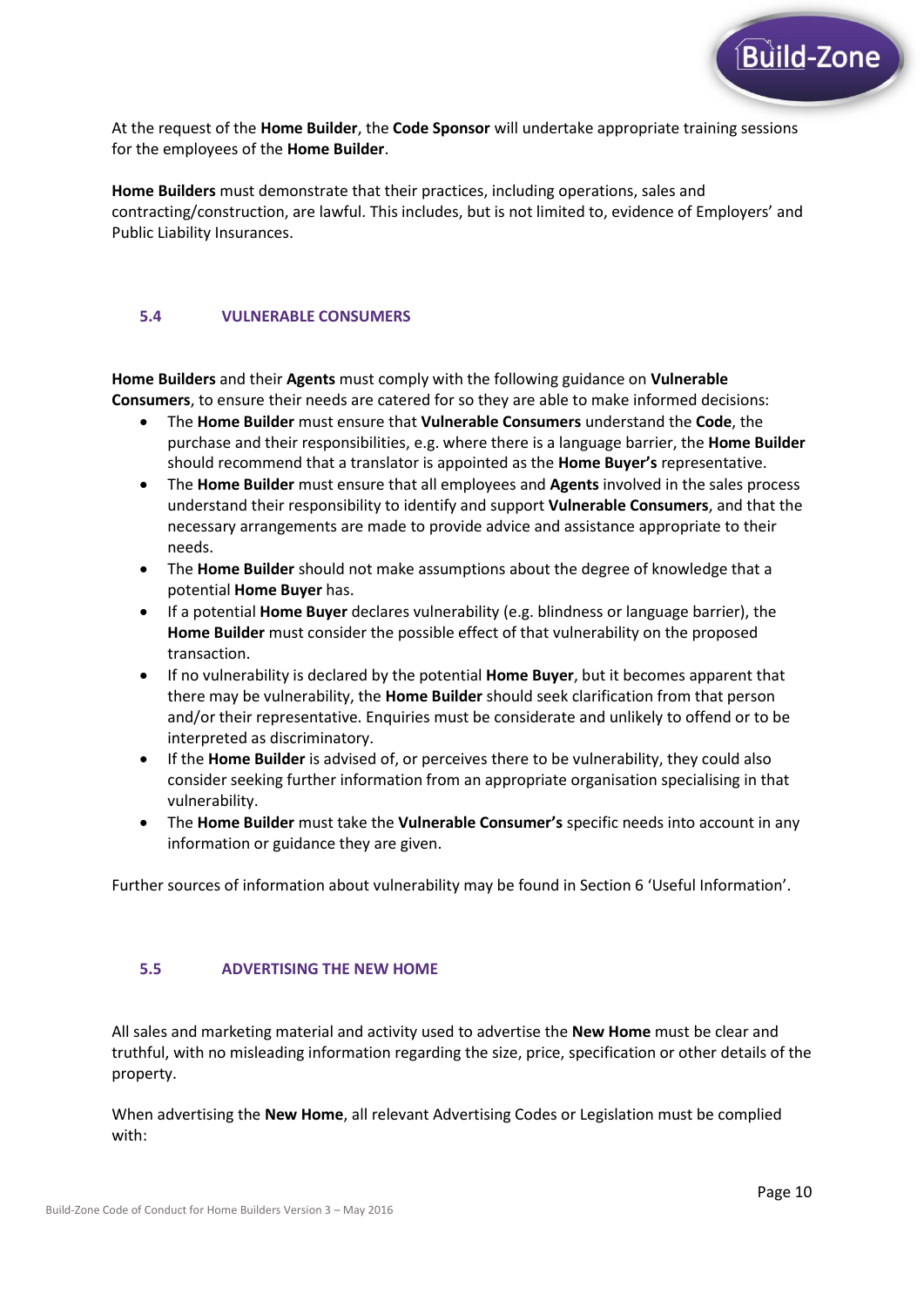

- For non-broadcast advertisements, the UK Code of Non-broadcast Advertising, Sales Promotion and Direct Marketing must be complied with;
- For broadcast advertisements, the UK Code of Broadcast Advertising must be complied with;
- Any other relevant regulations or legislation, such as the Consumer Rights Act 2015 must be complied with.

The **New Home** must be advertised with an accurate **Specification** including a clear description of prices, fees and the costs of all proposed services.

The **Home Builder** must ensure that employees and **Agents** do not engage in high pressure selling techniques. These could include:

- Giving misleading information regarding the size, specification or other details of the **New Home**.
- Offering financial incentives in return for an immediate decision.
- Implying a future price increase.

The **Code** must not be advertised with the **New Home** unless the **New Home** has been registered with **Build-Zone** for the purpose of obtaining a **New Home Warranty** and an **Initial Certificate** has been issued.

#### **5.6 NEW HOME WARRANTY**

The **Home Builder** must give accurate and reliable information to the **Home Buyer** regarding the **Build-Zone New Home Warranty** and the cover it provides. The **Home Buyer** must be provided with a copy of the **Initial Certificate** and policy wording, together with **Build-Zone's** contact details.

### **5.7 HEALTH & SAFETY**

The **Home Builder** must provide appropriate provisions regarding Health & Safety for potential **Home Buyers** when visiting the **New Home** whilst **Works** are being undertaken. The site must comply with the requirements of the Construction (Design & Management) Regulations 2015 and should have a clear Health & Safety policy.

The **Home** Builder must take account of the needs of the **Home Buyer** visiting the site. In particular the needs of disabled visitors should be considered, to ensure there is adequate provision for access and escape.

Personal Protection Equipment, Health & Safety briefings and any other relevant guidance should be provided as appropriate.

Suitable provision must also be made regarding Health & Safety for potential **Home Buyers** when visiting a show home, the **Home Builder's** office or similar.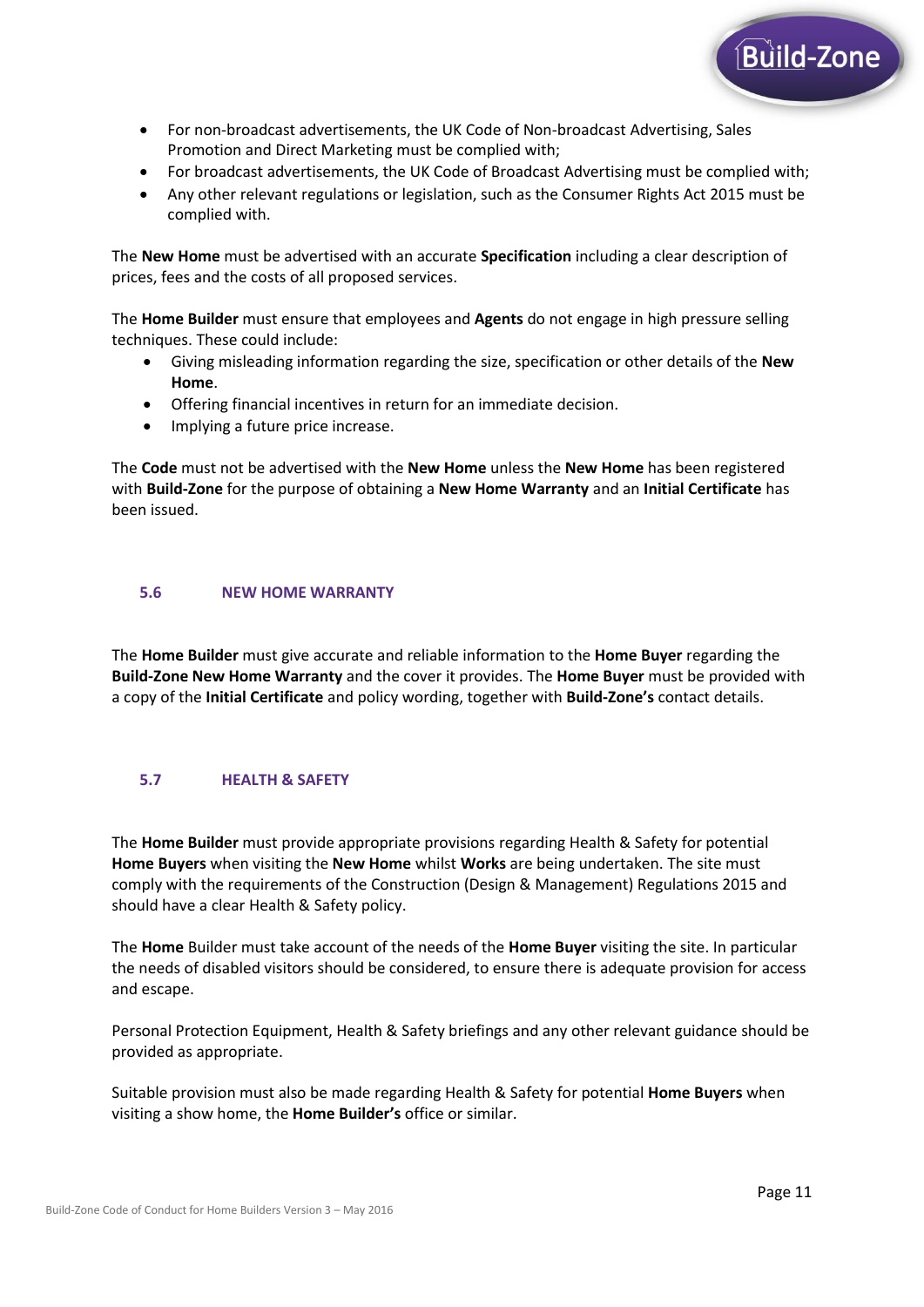

The **Home Builder** must make appropriate provisions regarding Health & Safety for **Home Buyers** following **Completion** (before or after **Sale Completion**) where remedial, **Snagging** or other additional **Works** are to be undertaken to the **New Home** by the **Home Builder**.

#### **5.8 PRE-CONTRACT INFORMATION**

The **Home Builder** must provide sufficient pre-purchase information to the **Home Buyer** prior to the **Home Buyer** entering into a **Contract**, to allow them to make an informed decision about purchasing the **New Home**. The information should include:

- A written **Reservation Agreement**.
- Information explaining the full terms of the proposed **Contract**.
- A full **Specification** for the **New Home**.
- Details of any management services and organisations to which the **Home Buyer** will be committed and their estimated cost.
- Details of any other services and costs to be provided to or incurred by the **Home Buyer**.
- An explanation of the **Code** provisions.
- An explanation of the **Warranty** cover.
- Full details of the **Home Builder**, including full legal name, contact name and details, address and legal status.
- Details of any Third Party representing the **Home Builder**, such as a Conveyancer, Solicitor or Selling Agent, including full legal name, contact name and details, address and legal status.
- Details of how to make a **Complaint** under the terms of the **Code**.

If the **New Home** is not yet complete, the information provided should include:

- A brochure or plan showing the layout, size, appearance and plot position of the **New Home**.
- An estimate of the expected **Completion** date.

The **Home Buyer** must be informed of their right to terminate the **Reservation Agreement** or the **Contract**. Examples of circumstances when a right to terminate exists include:

- An alteration to the **New Home** that directly or materially affects the value.
- Excessive or unreasonable misrepresentation of features or amenities.
- Excessive or unreasonable delay in construction of the **New Home**.

The **Home Buyer** must be made aware that cancellation and withdrawal rights cease following **Sale Completion**.

The **Home Builder** must advise the **Home Buyer** that the **Contract** to purchase a **New Home** should only be considered with proper legal advice and representation. The **Home Builder** must not restrict the **Home Buyer's** choice of legal representative.

Build-Zone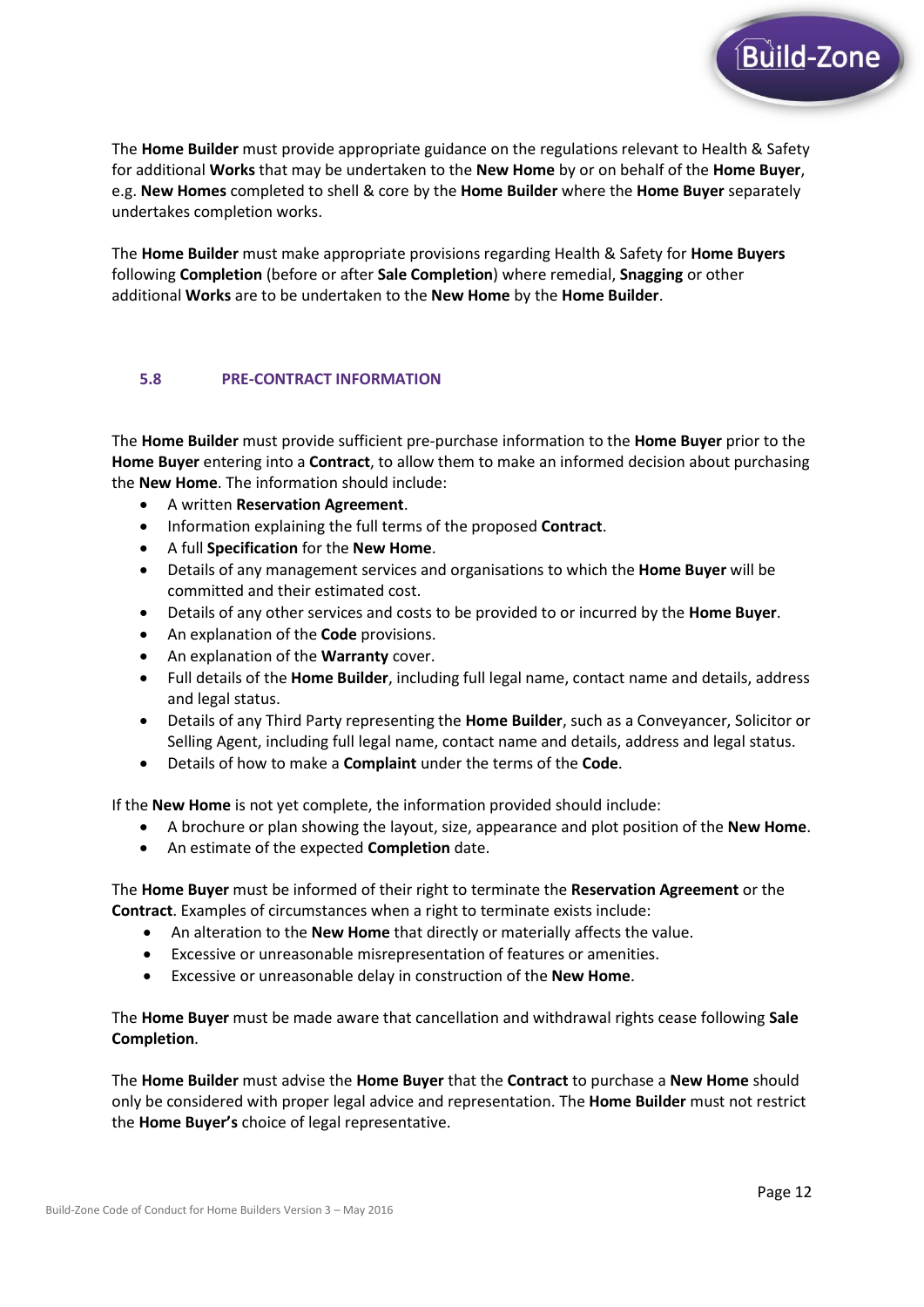

The **Home Builder** must be aware of and cater for the additional requirements of **Home Buyers** that can be classed as **Vulnerable Consumers**. **Vulnerable Consumers** and their representatives must be given the right to request additional, reasonable services from the **Home Builder**, to ensure they are fully informed when considering the **Contract** (see Section 5.4 '**Vulnerable Consumers**')**.**

#### **5.9 RESERVATION AGREEMENTS**

The **Home Builder** must provide the **Home Buyer** with a written **Reservation Agreement** which clearly sets out the terms of the Reservation, including but not limited to:

- The amount of the Reservation fee.
- Confirmation that the Reservation fee is refundable if the Reservation agreement is cancelled, with details of the nature and extent of any administration fees which may apply.
- Full details of the **New Home** (including property type, plot number etc.).
- The purchase price.
- How long the price and the **Reservation Agreement** remain valid.
- Details and estimated cost of any management services that the **Home Buyer** must pay for.
- Details of how the **Home Buyer** can include in the **Contract** any spoken statement that is to be relied upon.

While the **Reservation Agreement** is in force, the **Home Builder** must not enter into a new **Reservation Agreement** or sale agreement with another customer on the same **New Home**.

Unless the **Home Buyer** has paid the Reservation fee by credit card (and the fee is over £100), the **Home Builder** must hold the Reservation fee in a separate statutory trust client account designated for holding such fees.

The **Home Buyer** may cancel the **Reservation Agreement** during the agreed Reservation period in which case the Reservation fee (less any deductions for reasonable costs incurred by the **Home Builder**) must be refunded within 14 working days of the date of notice of cancellation given by the **Home Buyer**. The Reservation period may be extended by mutual agreement between the **Home Builder** and **Home Buyer**. If the deadline date is not extended and **Contracts** have not been exchanged, the **Reservation Agreement** automatically expires.

The Reservation fee must be refunded in full if the **Home Buyer** wishes to cancel the Reservation for any reason within 7 working days of signing the **Reservation Agreement**.

#### **5.10 CONTRACT EXCHANGE**

#### 5.10.1 The Contract

The Pre-Contractual Information reviewed by the **Home Buyer** and included in the **Reservation Agreement** must form the basis of the **Contract.** Where there are any changes in terms, the **Home Buyer** must be given the opportunity to fully consider the amended **Contract.**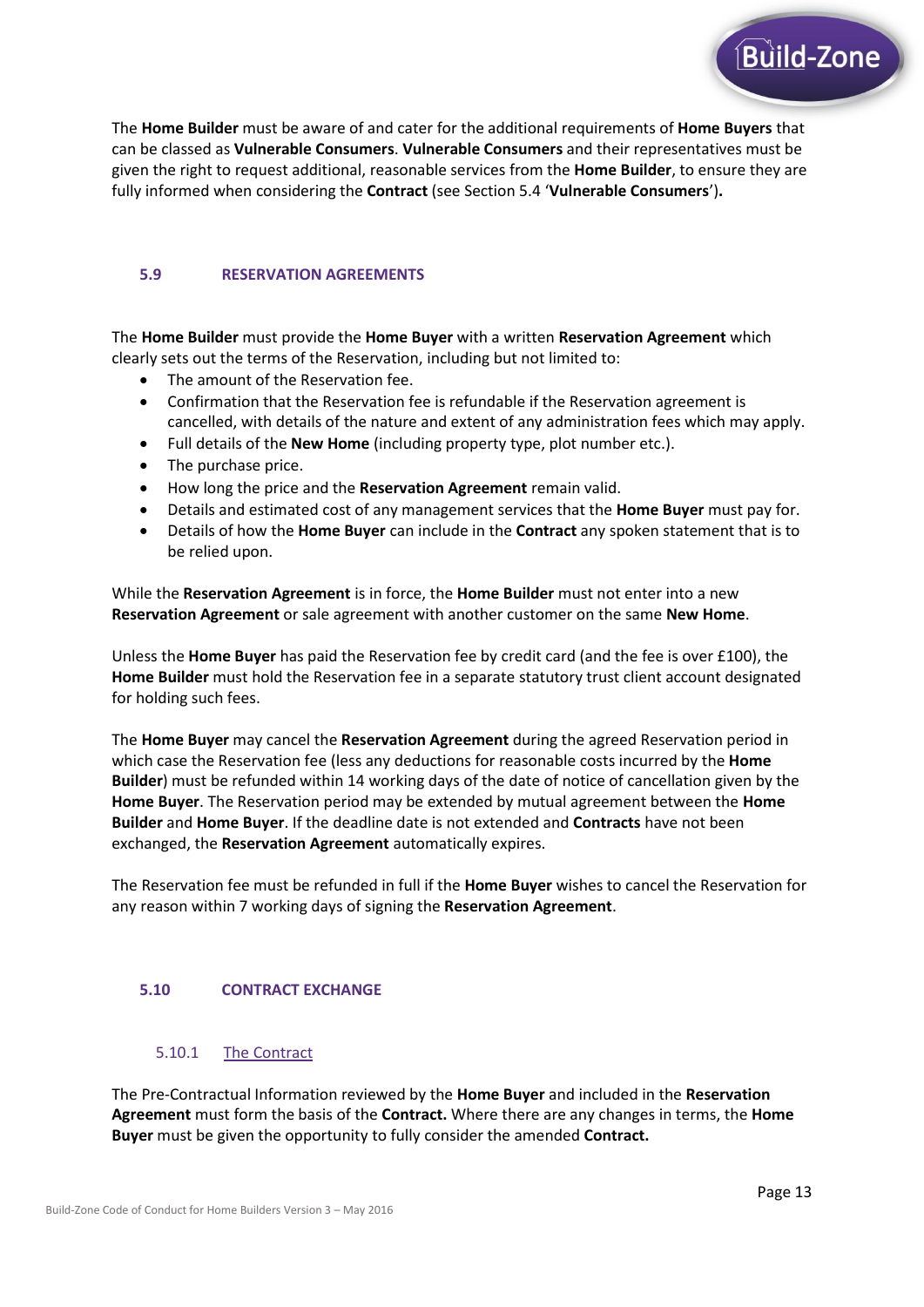

The form of **Contract** must be in writing in plain English and must comply with the Consumer Rights Act 2015. It must include information about:

- The **Home Buyer's** cancellation rights prior to paying **Deposits.**
- The **Home Buyer's** cancellation rights after payment of **Deposits** and / or following completion of a **Reservation Agreement**.
- Details of where and how a **Deposit** will be used and safeguarded.
- The **Home Buyer's** cancellation rights once a **Contract** has been entered into.
- The **Home Buyer's** rights to receive details of any change in the **Specification** of the **New Home** between **Contract** exchange and **Completion**.
- Details of all costs for the **New Home** including services, charges, maintenance fees and how each cost has been calculated including clearly stated taxes at prevailing rates where relevant.
- Expected delivery and completion dates, including **Completion** of the **New Home** and anticipated **Sale Completion**.
- Details of the **Home Buyer's** rights arising out of failure of the **Home Builder** to meet specified delivery and completion dates.
- Details of the **Home Builder's** Complaints procedure, together with details of the rights of the **Home Buyer** under the terms of the **Code**.

To avoid **Disputes** over spoken statements, immediately before exchange of **Contracts** the **Home Builder** must ensure that the **Home Buyer**, through their legal representative, states in writing what spoken statements they are relying on when entering into the **Contract**.

The **Home Buyer** must be allowed sufficient time to fully consider the proposed **Contract.**

The exchange of **Contracts** must be supervised by professionally qualified Third Parties.

The **Home Builder** must be aware of and cater for the additional requirements of **Home Buyers** that can be classed as **Vulnerable Consumers**. **Vulnerable Consumers** and their representatives must be given the right to request additional, reasonable services from the **Home Builder**, to ensure they are fully informed when considering the **Contract** (see Section 5.4 '**Vulnerable Consumers**').

#### 5.10.2 Deposit Protection

The **Home Builder** must arrange for the **Home Buyer's Deposit** to be protected, and must clearly explain to the **Home Buyer** how this is achieved. The **Deposit** must be protected by one of the following methods:

- The **Home Builder** holds the **Deposit** in a separate statutory trust client account which is designated for the holding of **Deposits** and cannot be accessed by the **Home Builder** until **Sale Completion**. Evidence must be provided to the **Home Buyer**.
- The **Deposit** is protected by a bond or similar security and evidence of this has been provided to the **Home Buyer**.
- The **Deposit** is protected in full by the **Warranty** and evidence of this has been provided to the **Home Buyer**.

The **Home Buyer** will be entitled to receive full reimbursement of **Deposits** from the **Home Builder**, without any deductions, where the **Home Builder**:

- is in breach of the **Contract;**
- fails to meet agreed delivery and completion dates; or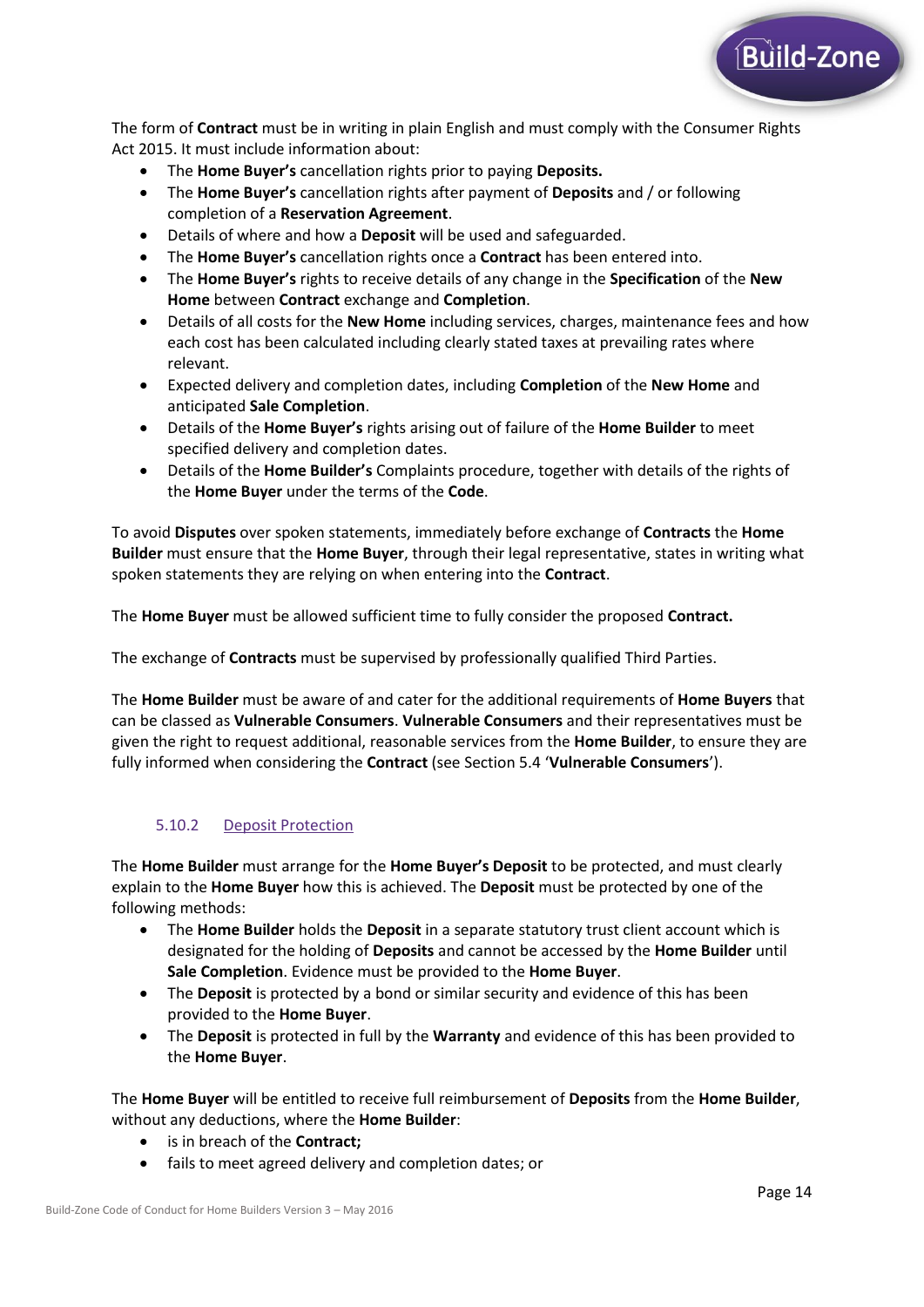

 fails to provide a **New Home** to the agreed **Specification** (as described in 5.10.3 below) and the **Home Buyer** subsequently withdraws or cancels the **Contract** or the agreement to enter the **Contract**;

at any time prior to **Sale Completion**.

The **Home Builder** cannot limit their liability to fully reimburse the **Deposits** of **Home Buyers** unless specifically allowed for by the **Contract**.

### 5.10.3 Changes to the New Home after Exchange of Contracts

If a change is made to the design, construction or materials to be used in the **New Home** that will materially alter its size, appearance or value, the **Home Builder** must formally consult the **Home Buyer** and obtain their written agreement to any changes. If the **Home Buyer** considers the alterations unacceptable, they have the right to cancel the **Contract** and obtain a full refund of the **Deposit**, with no deductions or withholding of any fees.

Minor changes that do not significantly alter the size, appearance or value of the **New Home** must be notified to the **Home Buyer**, with the advice that they may wish to consult their legal representative as to the effect of those changes on the **Contract**. However the **Home Buyer's** agreement is not required by the **Home Builder** in respect of such changes.

Changes requested by the **Home Buyer** that the **Home Buyer** agrees to pay for that are not included in the **Reservation Agreement** or **Contract** must be agreed in writing by the parties. This agreement must include:

- Rights of cancellation and refund.
- Estimated impact on the date the **New Home** will be finished and available for occupation.

#### **5.11 SALE COMPLETION**

The **Home Builder** or **Home Builder's Agent** must provide **Build-Zone** with confirmation of the date of **Sale Completion** in order for **Build-Zone** to issue the **Certificate of Insurance** in respect of the **Warranty**.

At **Sale Completion** the **Home Builder** must provide the following information regarding the **New Home** to the **Home Buyer**:

- A copy of the Building Control Completion Certificate.
- The **Certificate of Insurance** and Policy Wording for the **Warranty** where available, or an explanation as to why they are not available.
- A **New Home Guide** giving full details of appliances, services etc.
- Guidance on **Snagging**, and how to notify the **Home Builder** of any **Snagging** issues.
- Details of any guarantees and warranties applicable to the **New Home** or its contents.
- Details of the **Home Builder's** Complaints Procedure.
- Details of how to access the **Code's Mediation and Alternative Dispute Resolution Service.**
- Full details of the after sales service offered by the **Home Builder**. This should include confirmation of the length of the after sales service, and contact details for the **Home Builder** or their **Agent** during this period.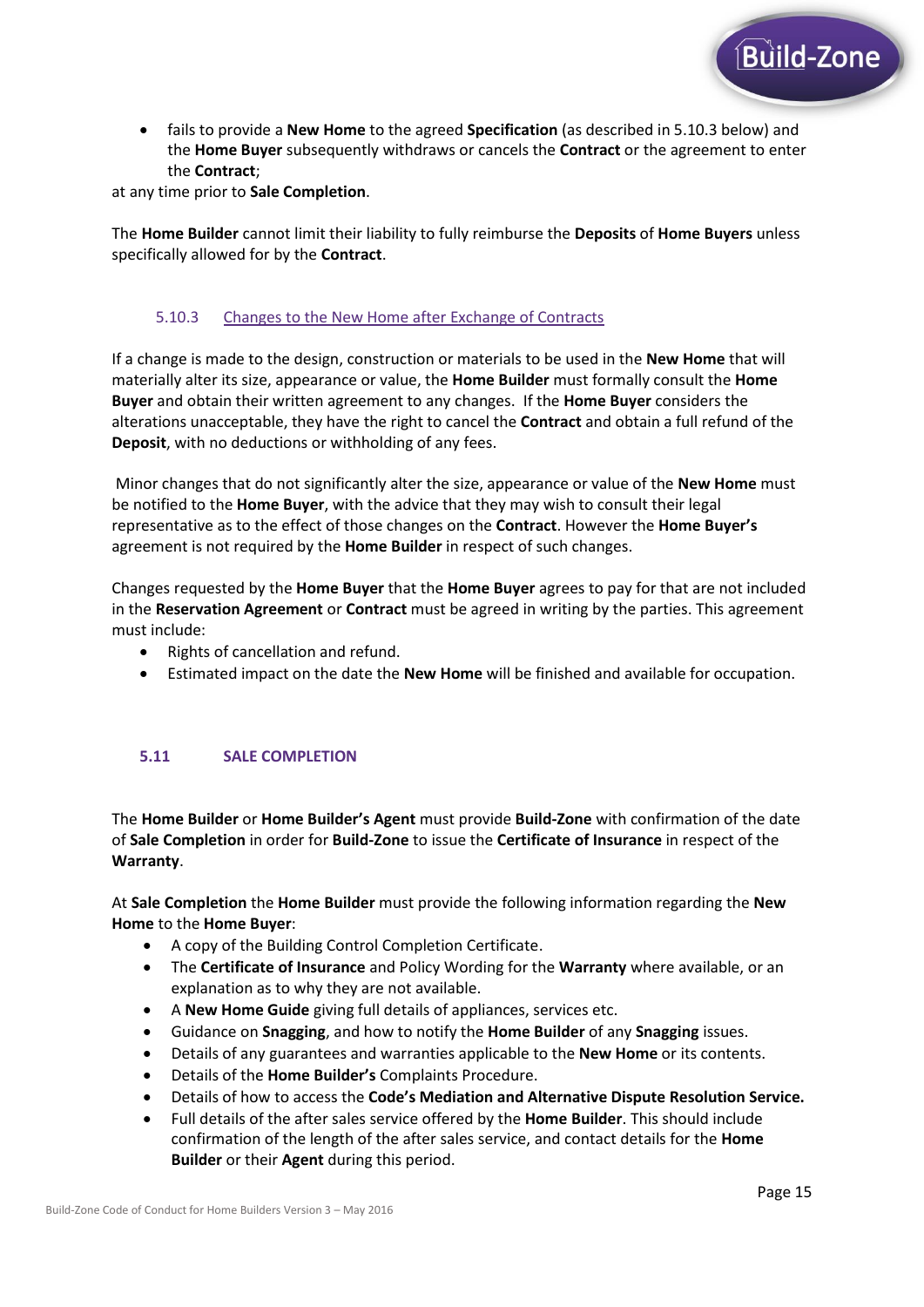

At **Sale Completion**, the **Home Builder** must make the **Home Buyer** aware of their right to require the **Home Builder** to complete or rectify any incomplete or faulty items (**Snagging**). The **Home Builder** must agree with the **Home Buyer** items that require further **Works**, and the **Home Builder**  must complete **Snagging Works** within a reasonable period acceptable to the **Home Buyer**.

The **Home Builder** must be aware of and cater for the additional requirements of **Home Buyers** that can be classed as **Vulnerable Consumers. Vulnerable Consumers** and their representatives must be given the right to request additional, reasonable services from the **Home Builder**, to ensure they are fully informed when considering the **Contract** (see Section 5.4 '**Vulnerable Consumers**').

#### **5.12 NEW HOME GUIDE**

The **Home Builder**, or a Third Party acting for the **Home Builder**, such as a Managing Agent, must produce a **New Home Guide** which is specific to the **New Home**. The **Home Builder** must provide the **New Home Guide** to the **Home Buyer**.

The **New Home Guide** must provide general advice and guidance regarding the **New Home,**  including: operating white goods and appliances; locating service boxes; contact details for Utilities providers; etc.

The **Home Builder** is responsible for the content of the **New Home Guide** and any errors or omissions, and must ensure that all the information is clear and accurate.

#### **5.13 CONTACTING THE HOME BUILDER**

The **Home Buyer** must be able to contact the **Home Builder**:

- Until expiry of the **Defects Insurance Period** for **Complaints** covered by the **Code** or matters relating to the **Warranty.**
- During the after sales period for matters which relate to the **New Home** or the **New Home Guide.**

The **Home Builder** must provide the **Home Buyer** with up to date details of how, when and where the **Home Builder** can be contacted.

#### **5.14 COMPLAINTS & DISPUTES**

#### 5.14.1 Complaints

A **Complaint** must relate to the provision of services by the **Home Builder,** which are not covered by the terms of the **Warranty**.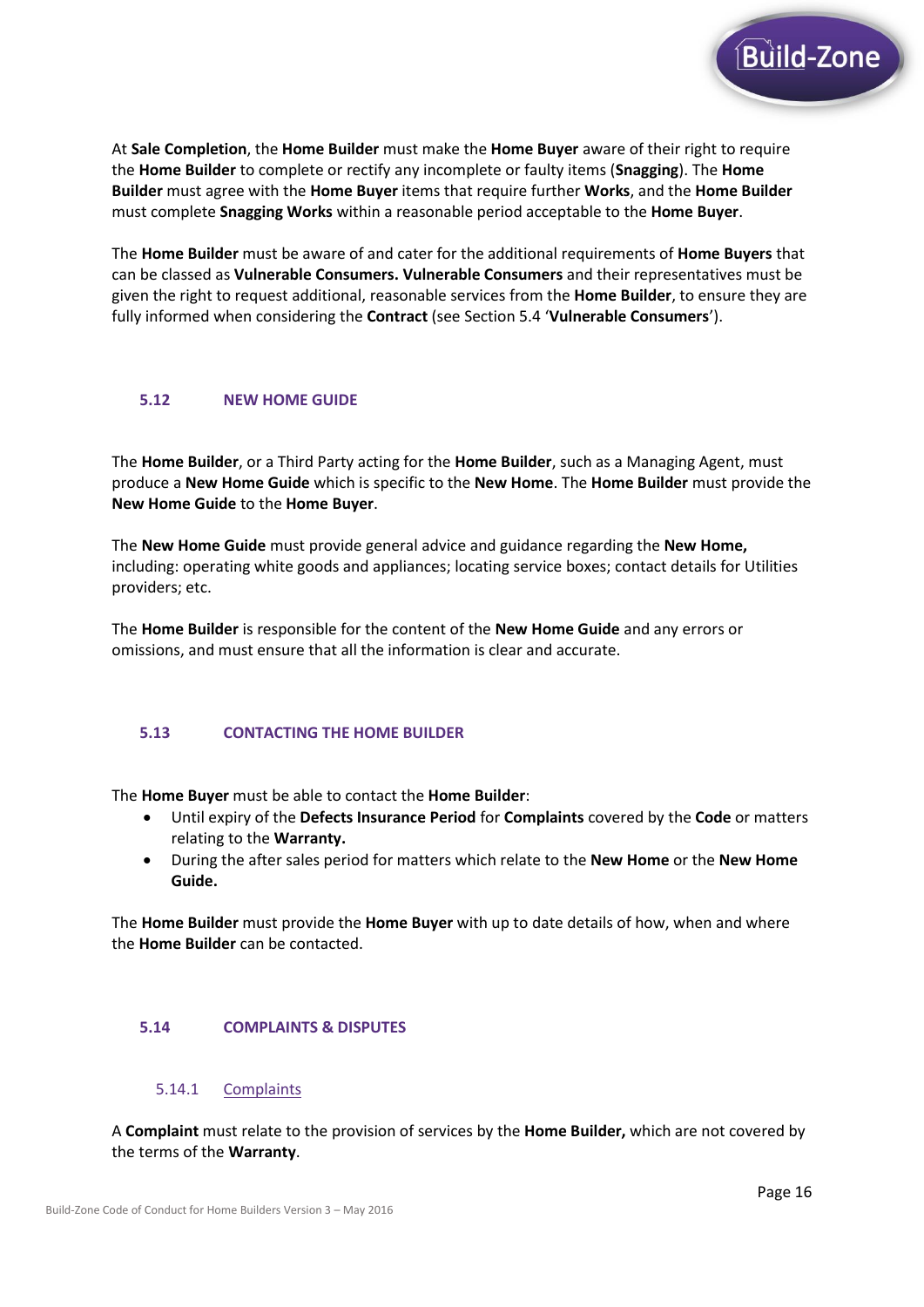

If a **Complaint** relates to matters covered by the **Warranty**, the **Home Buyer** should refer to the **New Home Warranty** Policy Wording and follow the appropriate Complaints Procedure.

**Home Builders** must have a procedure in place in order to effectively deal with **Complaints**:

- The **Home Builder** must provide clear information on how the **Home Buyer** can make **Complaints**, who to and in what format, such as verbally over the phone, by email, in writing or in person.
- When a **Complaint** has been made, the **Home Builder** must promptly acknowledge the **Complaint** and confirm to the **Home Buyer** how their **Complaint** will be responded to.
- A suitable timetable must be provided to the **Home Buyer**, during which time the **Complaint**  can be investigated before a response is made.
- The **Home Builder** must provide clear, accurate and reasonable responses to the **Home Buyer.**
- The **Home Builder** must provide clear information on how the **Home Buyer** can access **Mediation** and the **Alternative Dispute Resolution Service**.

In the event that the **Home Buyer** disagrees with the **Home Builder** following a **Complaint**, the **Code**  will treat any further correspondence between both parties as a **Dispute.** 

### 5.14.2 Disputes

The **Home Builder** must have a system in place in order to effectively record and deal with **Disputes** arising from **Complaints**:

- The **Home Builder** must provide the **Home Buyer** with clear information on how the **Home Buyer** can escalate a **Dispute.**
- If a **Dispute** cannot be settled between both parties, the **Home Buyer** is entitled to raise the **Dispute** with **Build-Zone.**

The **Home Buyer** can choose to escalate a **Complaint** or **Dispute** to **Mediation** and / or the **Alternative Dispute Resolution Service**. However, **Mediation** cannot be undertaken following a decision made under the terms of the **Alternative Dispute Resolution Service** unless the subject matter of the **Complaint** or **Dispute** is separate from the matter considered by the **Alternative Dispute Resolution Service** facilitator and the **Home Builder** has had the opportunity to respond to the **Complaint** or **Dispute**.

#### **5.15 PROFESSIONAL ADVISORS**

If the **Home Buyer** appoints a **Professional Advisor**, the **Home Builder** must treat the **Professional Advisor** as if they were the **Home Buyer.** The **Professional Advisor** shall be subject to the same rights under the **Code** as the **Home Buyer**, subject to those rights only being used for and on behalf of the **Home Buyer.**

The **Home Buyer** has the right to deal with the **Home Builder** solely through the use of a **Professional Advisor** and the **Home Builder** must contact the appointed party only, unless permission is provided to the contrary.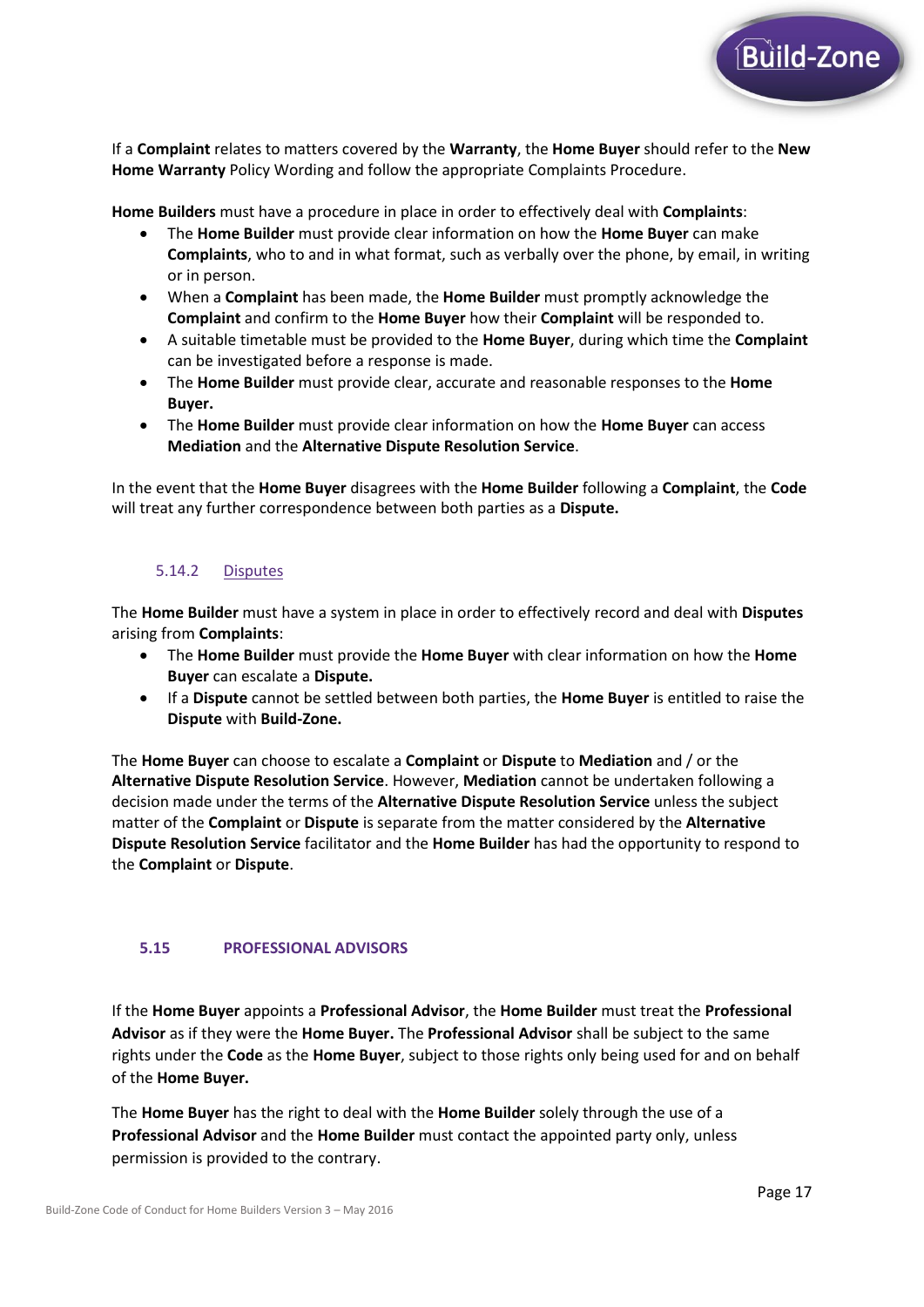

In the event that a **Complaint** or **Dispute** is brought before **Mediation** and / or the **Alternative Dispute Resolution Service**, the **Home Builder** must contact the appointed party acting for the **Home Buyer** only, unless permission is provided to the contrary.

### **5.16 BUILD-ZONE MEDIATION**

A **Complaint** or **Dispute** can be brought to **Mediation** in the event that a **Home Buyer** is not satisfied with the **Home Builder**, in the following circumstances:

- a **Home Builder** has been notified of a **Complain**t which has not been acknowledged within a 30 day period; or
- a **Home Builder** has acknowledged a **Complaint** but has not provided a resolution, response or decision to the **Home Buyer** within a 30 day period from the date of acknowledgement; or
- where a **Home Builder** has responded to the effect that appropriate investigations need to be undertaken relevant to resolving the **Complaint**, the **Home Builder** must provide a reasonable date by which a resolution, response or decision will be made. In this event, the **Home Buyer** may raise the **Complaint** or **Dispute** to **Mediation** where the **Home Builder** fails to provide a resolution, response or decision within a 30 day period of the date agreed; or
- within a 6 month period following the provision of a written decision by the **Home Builder**.

The **Mediation** service will be free of charge to both parties.

The **Home Buyer** and **Home Builder** will be notified of the outcome of the **Mediation** within a 45-day period following the provision of appropriate evidence, unless otherwise agreed in writing by **Build-Zone** and both parties.

The **Mediation** service will be undertaken by a Chartered Industry Professional (Qualified with designations from CIOB, RICS, ICE, IStructE or other Body as appropriate) on the instructions of **Build-Zone**.

The outcome of **Mediation** is not legally binding on either party.

The outcome of **Mediation** does not affect the rights of the **Home Buyer** to escalate the **Complaint** or **Dispute** to the **Alternative Dispute Resolution Service.**

The outcome of **Mediation** does not affect the statutory rights of the **Home Buyer** to pursue legal action outside the **Code.** 

#### **5.17 BUILD-ZONE ALTERNATIVE DISPUTE RESOLUTION SERVICE**

A **Complaint** or **Dispute** can be bought to the **Alternative Dispute Resolution Service** in the event that a **Home Buyer** is not satisfied with the **Home Builder**, in the following circumstances:

 a **Home Builder** has been notified of a **Complain**t which has not been acknowledged within a 30 day period; or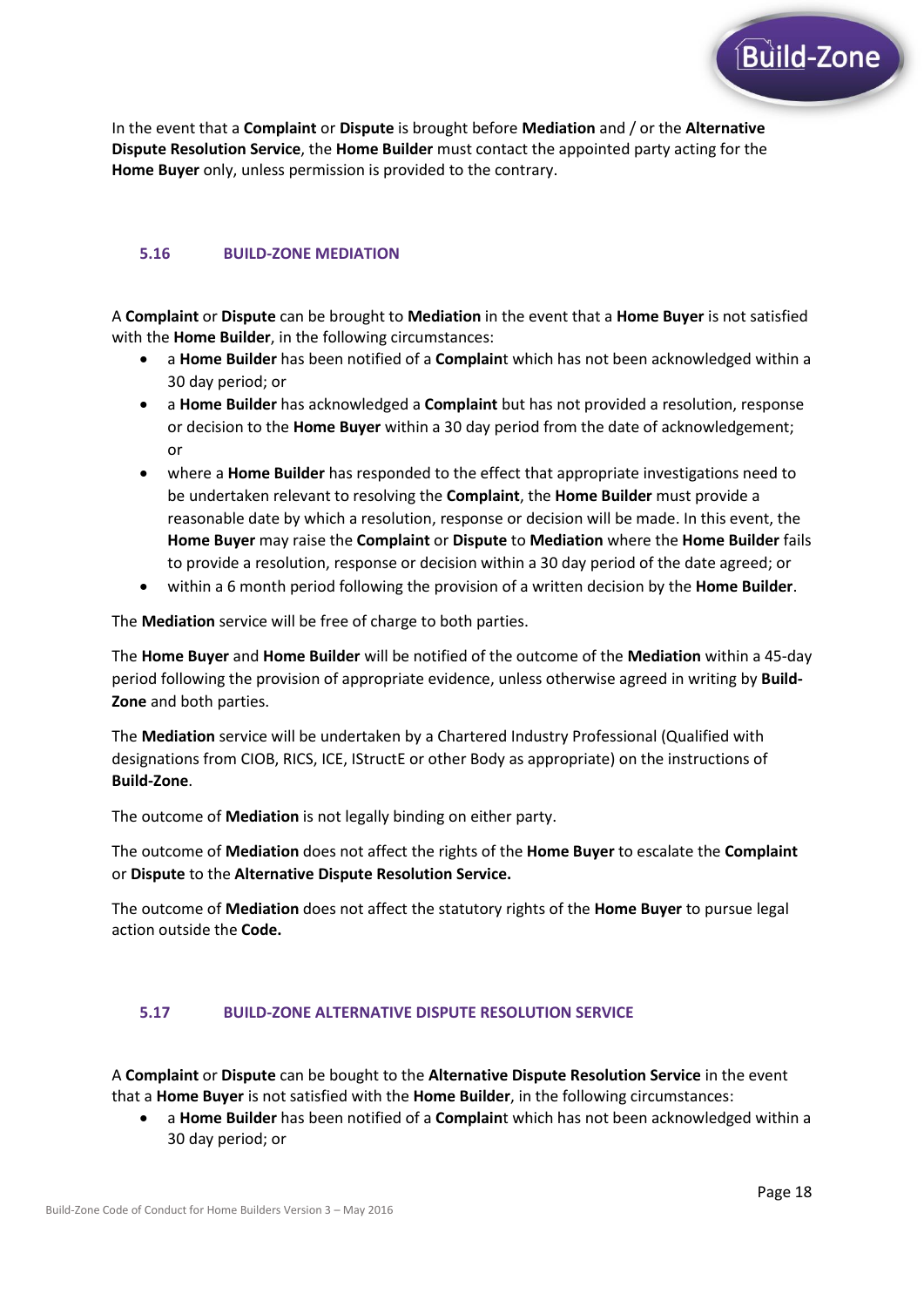- a **Home Builder** has acknowledged a **Complaint** but has not provided a resolution, response or decision to the **Home Buyer** within a 56 day period from the date of notification; or
- where a **Home Builder** has responded to the effect that appropriate investigations need to be undertaken relevant to resolving the **Complaint**, the **Home Builder** must provide a reasonable date by which a resolution, response or decision will be made. In this event, the **Home Buyer** may raise the **Complaint** or **Dispute** to the **Alternative Dispute Resolution Service** where the **Home Builder** fails to provide a resolution, response or decision within a 30 day period of the date agreed; or
- within 56 days following the provision of a written response by the **Home Builder** to the **Mediation** decision; or
- following completion of **Mediation**.

The terms, conditions and processes to be followed by the **Alternative Dispute Resolution Service**  will be agreed by the Centre for Effective Dispute Resolution (CEDR), which is independent of the **Home Builder** and **Code Sponsor**, prior to the appointment of an Adjudicator.

The following costs, awards and limits apply:

- The case registration Fee for Adjudication for the **Home Buyer** is £100 plus VAT.
- The Fee for Adjudication with early settlement for the **Home Builder** is £250 plus VAT.
- The Fee for Adjudication without early settlement for the **Home Builder** is £500 plus VAT.
- Awards for emotional distress and / or inconvenience are subject to a maximum award of £1,000.
- Awards can include reimbursement of the **Home Buyer's** case registration fee of £100.
- The maximum value of any award will be 25% of the contract price of the **New Home** subject to a maximum of £50,000 (inclusive of VAT) in the aggregate for all awards.
- The **Home Builder** may be ordered to satisfy and comply with a performance award that will be advised by the Adjudicator, e.g. where the **Home Builder** must carry out **Works** to the **New Home**.
- The **Home Builder** may be ordered to satisfy and comply with any combination award, i.e. a combination of reimbursement of financial loss, compensation for emotional distress and inconvenience (subject to the limits above), and carrying out **Works** to the **New Home**.
- The **Home Builder** may be referred to the Disciplinary and Sanctions Panel following the decision of the Adjudicator.
- All awards made by the **Alternative Dispute Resolution Service** are INCLUSIVE OF VAT.

All costs, awards and limits stated relate to matters separately considered by the **Alternative Dispute Resolution Service**. A new **Complaint** raised during the **Alternative Dispute Resolution Service** process which the **Home Builder** has not had the opportunity to respond to will not form part of the **Alternative Dispute Resolution Service**.

Under the terms of their registration with the **Code**, the **Home Builder** is required to honour any award made against them under the **Alternative Dispute Resolution Service**.

The Adjudicator's decision cannot be appealed against. It can only be accepted or rejected by the **Home Buyer**. Should the **Home Buyer** reject the Adjudicator's decision this does not affect their statutory rights to take further legal action outside the **Code** against the **Home Builder**.

**Build-Zone**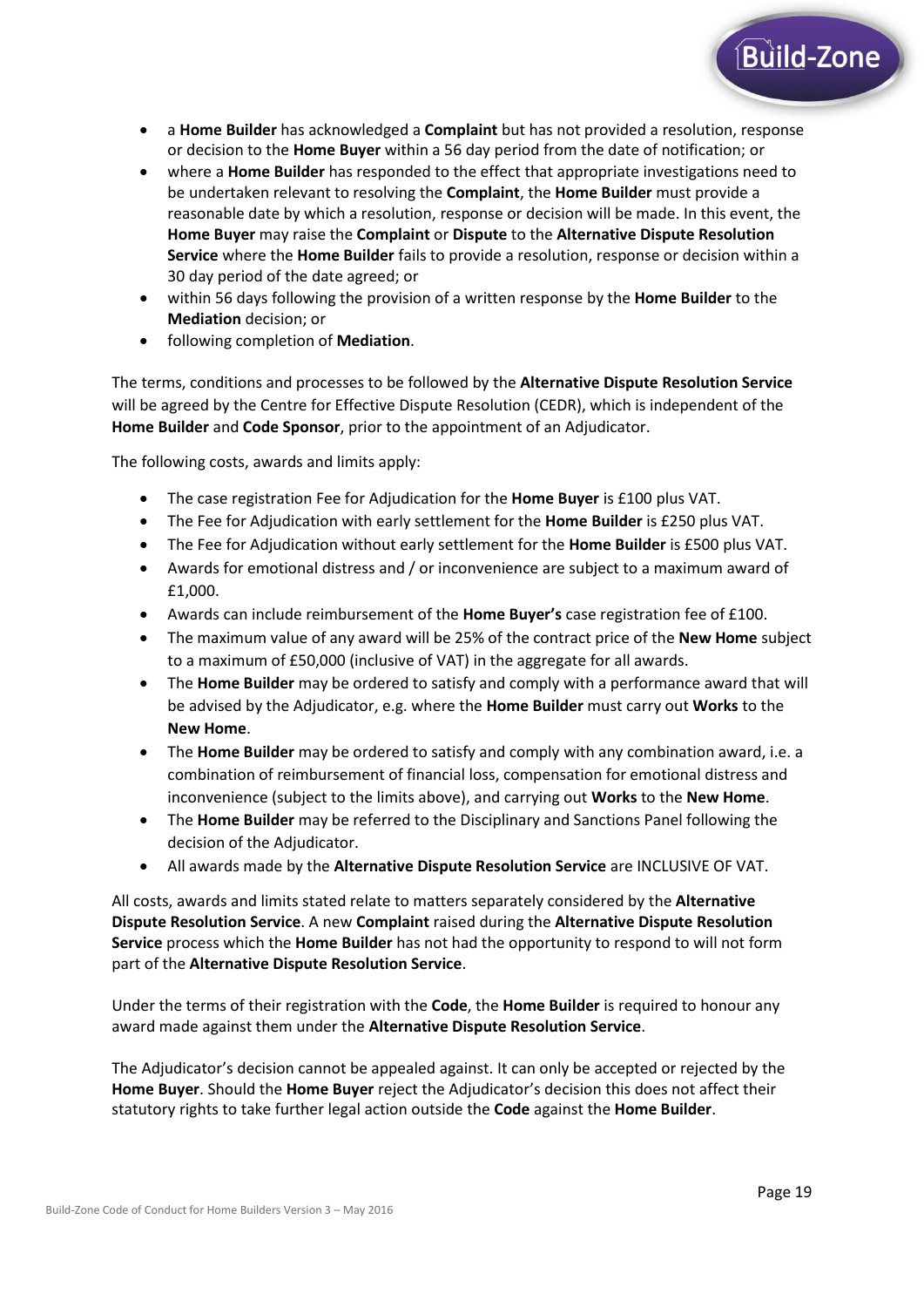

#### **5.18 DISCIPLINARY & SANCTIONS**

The **Home Builder** can be referred to the Disciplinary & Sanctions Panel following the outcome of **Complaints, Disputes, Mediation** and the **Alternative Dispute Resolution Service.** 

The Disciplinary & Sanctions Panel comprises 3 professionals who have been appointed by the **Code Sponsor.** 

The members of the Panel will comprise a Local Authority Trading Standards Representative, an independent Construction Industry Professional and an independent Insurance Professional. The Panel will be chaired by the Local Authority Trading Standards Representative.

Decisions made by the Panel will be based on a majority opinion.

The Disciplinary & Sanctions Panel will have the power to enforce, through legal means, any failure of the **Home Builder** to comply with the decision of the **Alternative Dispute Resolution Service**.

The Disciplinary & Sanctions Panel will have the power to sanction **Home Builders** for any breach of the terms of the **Code**.

The Disciplinary & Sanctions Panel may impose sanctions on the **Home Builder**, including but not limited to:

- Option 1: Written warnings regarding the specific breach, including a training programme to be undertaken, at the direction of a party to be appointed by the Panel and at cost to the **Home Builder**, in order to assist the **Home Builder** in rectifying the breach.
- Option 2: A financial penalty or fine, equivalent to reasonable costs which were incurred by the **Home Buyer** and / or **Code Sponsor** as a result of the breach, awarded to each party for their respective losses.
- Option 3: The **Code Sponsor** being instructed to no longer provide **Code** or **Warranty**  services to the **Home Builder** or to any party associated with a Director or Senior Manager of the **Home Builder**, either at present or in the future. The imposition of a ban on the **Home Builder** will either be defined by a period of time, or will be indefinite.

Where a **Home Builder** is referred to the Disciplinary & Sanctions Panel on a second occasion, the Panel will only consider Option 2 or 3 above.

Where a **Home Builder** is referred to the Disciplinary & Sanctions Panel in respect of a breach of the **Code** relating to a **Vulnerable Consumer**, the Panel will only consider Option 2 or 3 above.

The Disciplinary & Sanctions Panel may share details of sanctioning with other Code Sponsors and New Home Warranty Providers who operate a similar Code.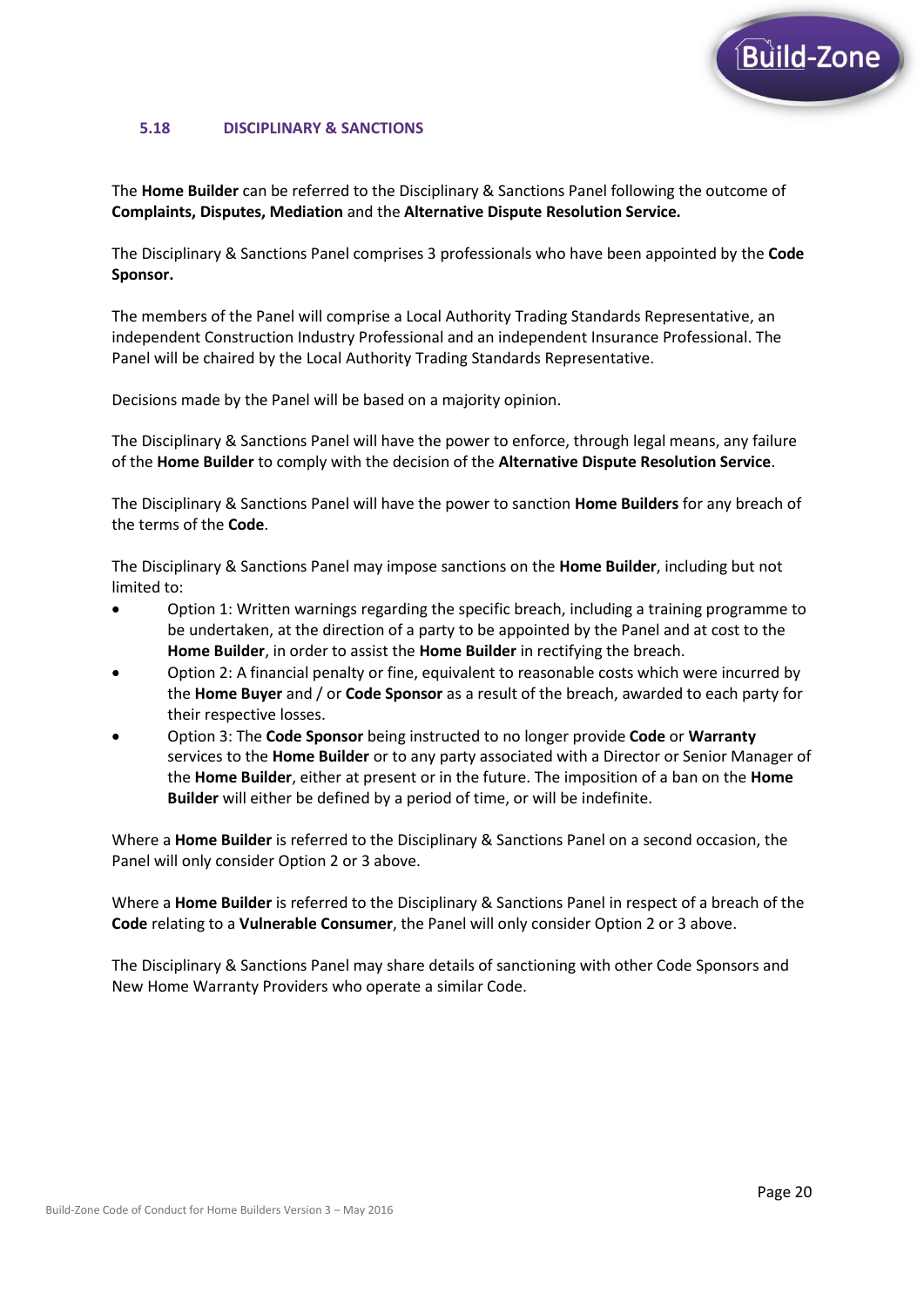

# **6. Useful Information**

The following Third Party Bodies, Institutions and Associations may be able provide useful information regarding New Homes, purchasing New Homes and the rights of Consumers:

#### **Citizens Advice**

Local Citizens Advice centres and information can be found at: <https://www.citizensadvice.org.uk/about-us/contact-us/> Citizens Advice consumer helpline: **03454 04 05 06**

#### **Trading Standards Institute**

Chartered Trading Standards Institute and itsa Ltd 1 Sylvan Court Sylvan Way Southfields Business Park Basildon Essex SS15 6TH Tel: 03454 040506 Web[: www.tradingstandards.uk](http://www.tradingstandards.uk/) **Please note that consumer questions and complaints should be referred to Citizens Advice.**

#### **Home Builders Federation**

HBF House 27 Broadwall London SE1 9PL Tel: 020 7960 1600 Email: [info@hbf.co.uk](mailto:info@hbf.co.uk) Web[: http://www.hbf.co.uk/contact-us/](http://www.hbf.co.uk/contact-us/)

#### **Royal Institution of Chartered Surveyors (RICS)**

12 Great George Street Parliament Square London SW1P 3AD Tel: 024 7686 8555 Email: [contactrics@rics.org](mailto:contactrics@rics.org) Web[: http://www.rics.org/us/footer/contact-us/uk-enquiries/](http://www.rics.org/us/footer/contact-us/uk-enquiries/)

# **Council for Licensed Conveyancers**

CAN Mezzanine 49-51 East Road London N1 6AH Tel: 0207 250 8465 Email: [clc@clc-uk.org](mailto:clc@clc-uk.org) Web[: http://www.clc-uk.org/Contact-us.aspx](http://www.clc-uk.org/Contact-us.aspx)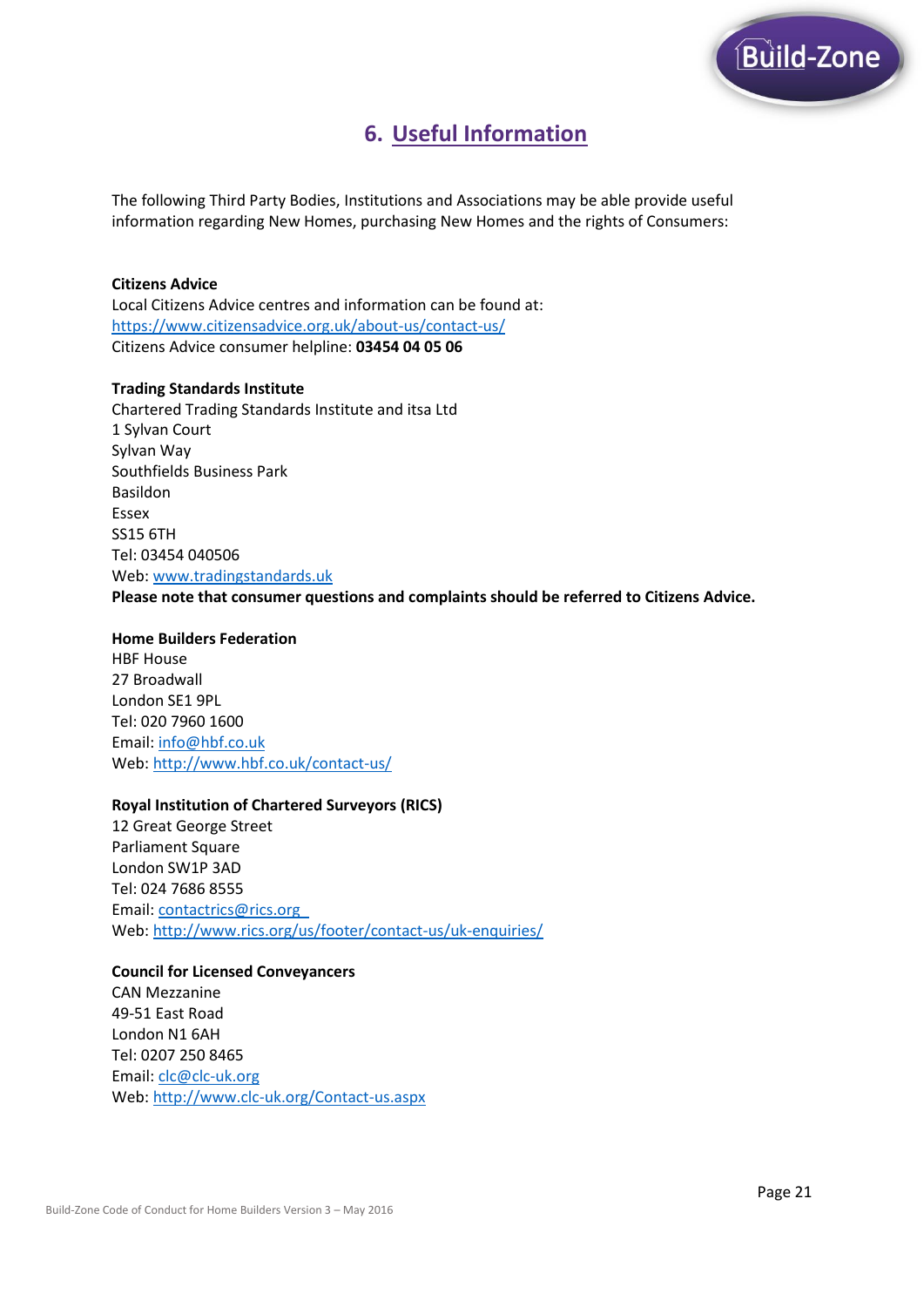

#### **Institute of Customer Service**

Bridge House 4 Borough High Street London SE1 9QQ Tel: 0207 260 2620 Web[: https://www.instituteofcustomerservice.com/contact-us](https://www.instituteofcustomerservice.com/contact-us)

#### **Planning Portal – Building Regulations**

<http://www.planningportal.gov.uk/buildingregulations/> or contact your Local Authority Building Control Department

#### **Disability and Mental Health Issues**

[https://www.gov.uk](https://www.gov.uk/) for access to information and advice on disability and mental health issues [www.ableize.com](http://www.ableize.com/) which is run by disabled people, providing links to local and national support and advice groups.